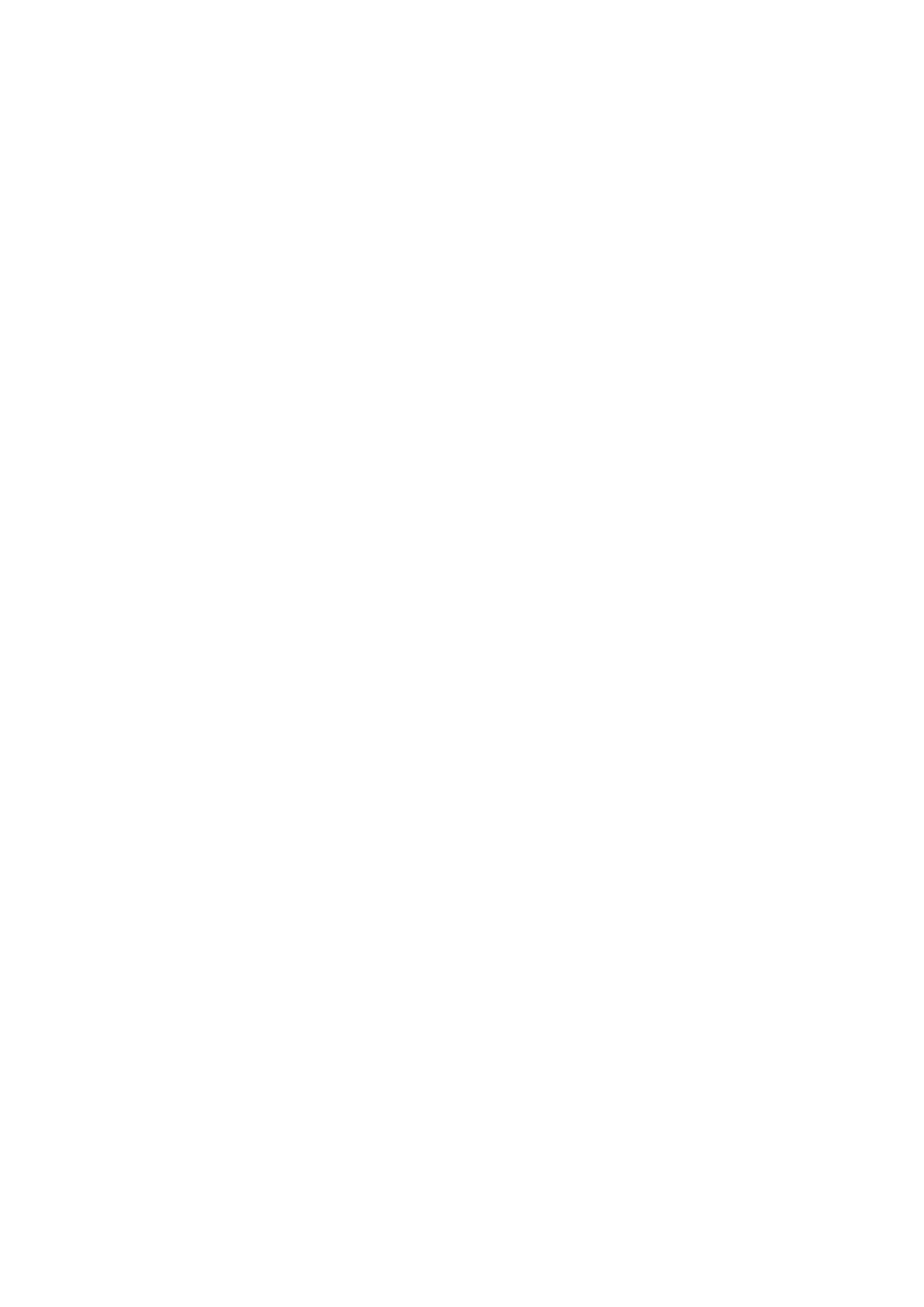The report *Tertiary Education for the Knowledge Society* provides a thorough international investigation of tertiary education policy across its many facets – governance, funding, quality assurance, equity, research and innovation, academic career, links to the labour market and internationalisation. Its specific concern is policies that ensure that capabilities of tertiary education contribute to countries' economic and social objectives. The report draws on the results of a major OECD review of tertiary education policy – the OECD Thematic Review of Tertiary Education - conducted over the 2004-08 period in collaboration with 24 countries around the world (see Box 1). The fact that so many countries took part indicates that tertiary education issues are a priority for public policy, and likely to become even more so in future years.

The report is intended to:

- Provide an international comparative analysis of tertiary education policy issues;
- Draw attention to effective policy initiatives in participating countries;
- Suggest a comprehensive framework to guide tertiary education policy development;
- Identify priorities for follow-up work at national, regional and international levels; and
- Propose policy directions.

#### **Box 1: Methodology and Country Participation**

The Review was based on participating countries working collaboratively with each other and with the OECD Secretariat. It involved examining country-specific issues and policy responses in tertiary education policy, and placing these experiences within a broader framework to generate insights and findings relevant to OECD countries as a whole. The collaborative approach provided countries with an opportunity to learn more about themselves by examining their experiences against those of other countries. It also added to the broader knowledge base by accumulating international evidence on the impact of policy reforms, and the circumstances under which they work best.

The Review involved two complementary approaches: an *Analytical Review strand*; and a *Country Review strand*. The Analytical Review strand used several means – country background reports, literature reviews, data analyses and commissioned papers – to analyse the factors that shape tertiary education and possible policy responses. All 24 participating countries were involved in this strand. In addition, fourteen countries chose to host a Country Review, which involved external review teams undertaking an intensive case study visit whose conclusions were then reflected in a Country Note.

The countries taking part in the project were:

*Analytical Review strand* (24 countries): Australia, Belgium (Flemish Community), Chile, China, Croatia, the Czech Republic, Estonia, Finland, France, Greece, Iceland, Japan, Korea, Mexico, the Netherlands, New Zealand, Norway, Poland, Portugal, the Russian Federation, Spain, Sweden, Switzerland and the United Kingdom.

*Country Review strand* (14 countries): China, Croatia, the Czech Republic, Estonia, Finland, Iceland, Japan, Korea, Mexico, the Netherlands, New Zealand, Norway, Poland and Spain.

All documents produced through the Review are placed on the Review's website: [www.oecd.org/edu/tertiary/review.](http://www.oecd.org/edu/tertiary/review)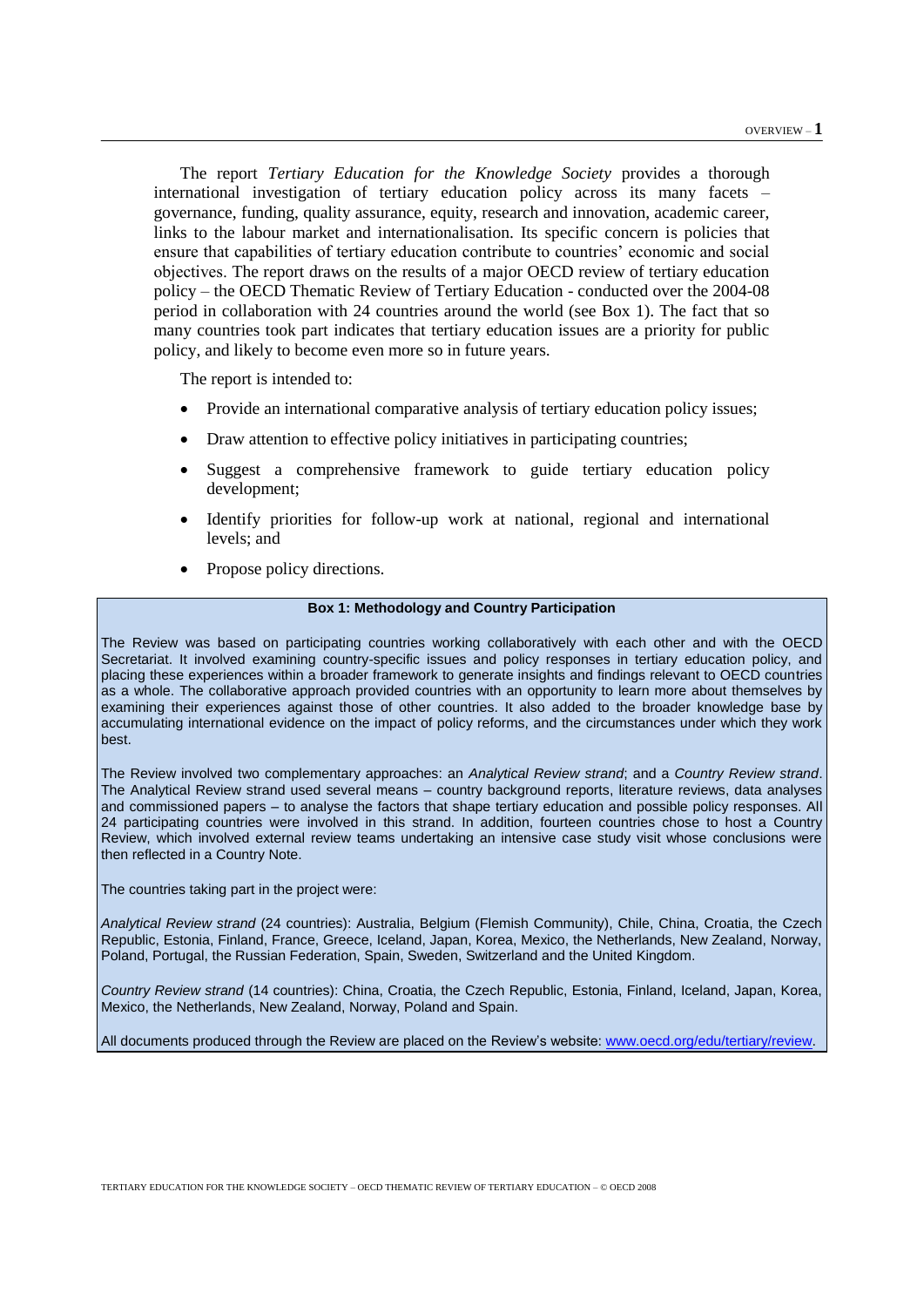#### **The growing focus on tertiary education**

Tertiary education policy is increasingly important on national agendas. The widespread recognition that tertiary education is a major driver of economic competitiveness in an increasingly knowledge-driven global economy has made highquality tertiary education more important than ever before. The imperative for countries is to raise higher-level employment skills, to sustain a globally competitive research base and to improve knowledge dissemination to the benefit of society.

Tertiary education contributes to social and economic development through four major missions:

- The formation of human capital (primarily through teaching);
- The building of knowledge bases (primarily through research and knowledge development);
- The dissemination and use of knowledge (primarily through interactions with knowledge users); and
- The maintenance of knowledge (inter-generational storage and transmission of knowledge).

The scope and importance of tertiary education have changed significantly. Over 40 years ago tertiary education, which was more commonly referred to as higher education, was what happened in universities. This largely covered teaching and learning requiring high level conceptual and intellectual skills in the humanities, sciences and social sciences, the preparation of students for entry to a limited number of professions such as medicine, engineering and law, and disinterested advanced research and scholarship. These days, tertiary education is much more diversified and encompasses new types of institutions such as polytechnics, university colleges, or technological institutes. These have been created for a number of reasons: to develop a closer relationship between tertiary education and the external world, including greater responsiveness to labour market needs; to enhance social and geographical access to tertiary education; to provide high-level occupational preparation in a more applied and less theoretical way; and to accommodate the growing diversity of qualifications and expectations of school graduates.

As participation in tertiary education has expanded, tertiary education institutions (TEIs) have assumed responsibility for a far wider range of occupational preparation than in the past. As the result of a combination of the increased knowledge base of many occupations and individual"s aspirations, not only doctors, engineers and lawyers but also nurses, accountants, computer programmers, teachers, pharmacists, speech therapists, and business managers now receive their principal occupational qualifications from a TEI. Furthermore, TEIs are now involved in a wider range of teaching than their traditional degree-level courses. While the extent of such teaching is not large, many examples can be found of TEIs that offer adult education and leisure courses, upper secondary courses to prepare students for tertiary-level study, and short specific occupational preparation at sub-degree level. In addition, it has become more common for TEIs not only to engage in teaching and research, but also to provide consultancy services to industry and government and to contribute to national and regional economic and social development.

Substantial reforms are taking place in tertiary education systems mainly aimed at encouraging institutions to be more responsive to the needs of society and the economy.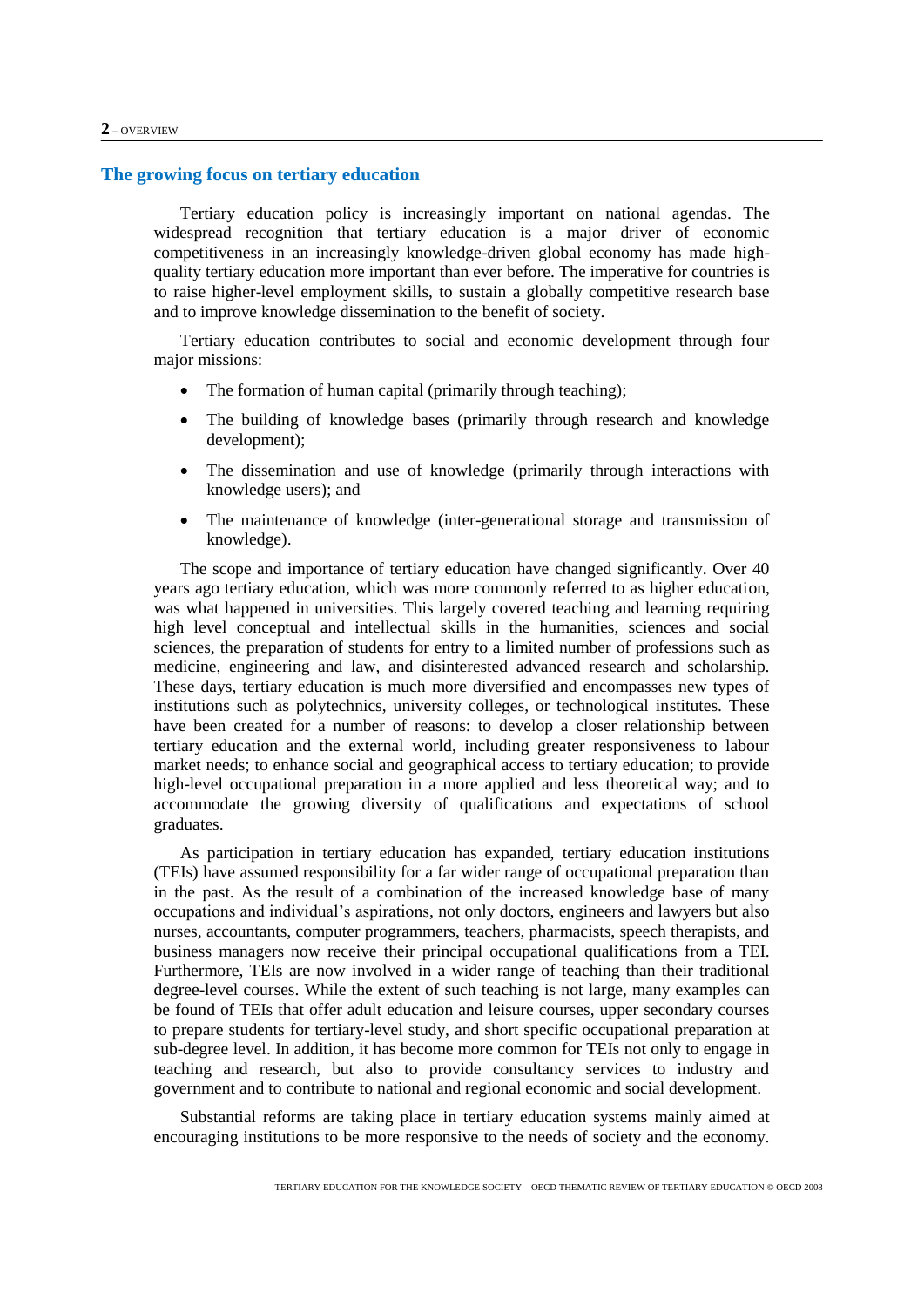This has involved a reappraisal of the purposes of tertiary education and the setting by governments of new strategies for the future. It has also involved more room of manoeuvre for institutions but with clearer accountability for the institutions to society. The tertiary sector is expected to contribute to equity, ensure quality and operate efficiently.

# **Main trends within tertiary education**

Although not all countries are in the same position, a number of trends within tertiary education emerged.

#### *Expansion of tertiary education systems*

The expansion of tertiary education has been remarkable in recent decades. Globally, in 2004, 132 million students enrolled in tertiary education, up from 68 million in 1991. Average annual growth in tertiary enrolment over the period 1991-2004 stood at 5.1% worldwide.

### *Diversification of provision*

Expansion of tertiary education was accompanied by a diversification of provision. New institution types emerged, educational offerings within institutions multiplied, private provision expanded, and new modes of delivery were introduced.

# *More heterogeneous student bodies*

The rise of female participation has been the most noteworthy trend affecting the composition of student bodies in tertiary education. A second prominent development is the growing participation of more mature students leading to a rise in the average age of student bodies. In addition, in most countries, tertiary student bodies are increasingly heterogeneous in terms of socio-economic background, ethnicity and previous education.

#### *New funding arrangements*

A number of trends are also discernible in funding arrangements for tertiary education. First, there has been a diversification of funding sources. Second, the allocation of public funding for tertiary education is increasingly characterised by greater targeting of resources, performance-based funding, and competitive procedures. Third, a number of countries are expanding their student support systems.

## *Increasing focus on accountability and performance*

The development of formal quality assurance systems is one of the most significant trends that have affected tertiary education systems during the past few decades. Starting in the early 1980s quality became a key topic in tertiary education policy. The expansion of tertiary education has raised questions about the amount and direction of public expenditure for tertiary education. In addition to fiscal constraints, increased market pressures have also fostered the growing focus on accountability in tertiary education.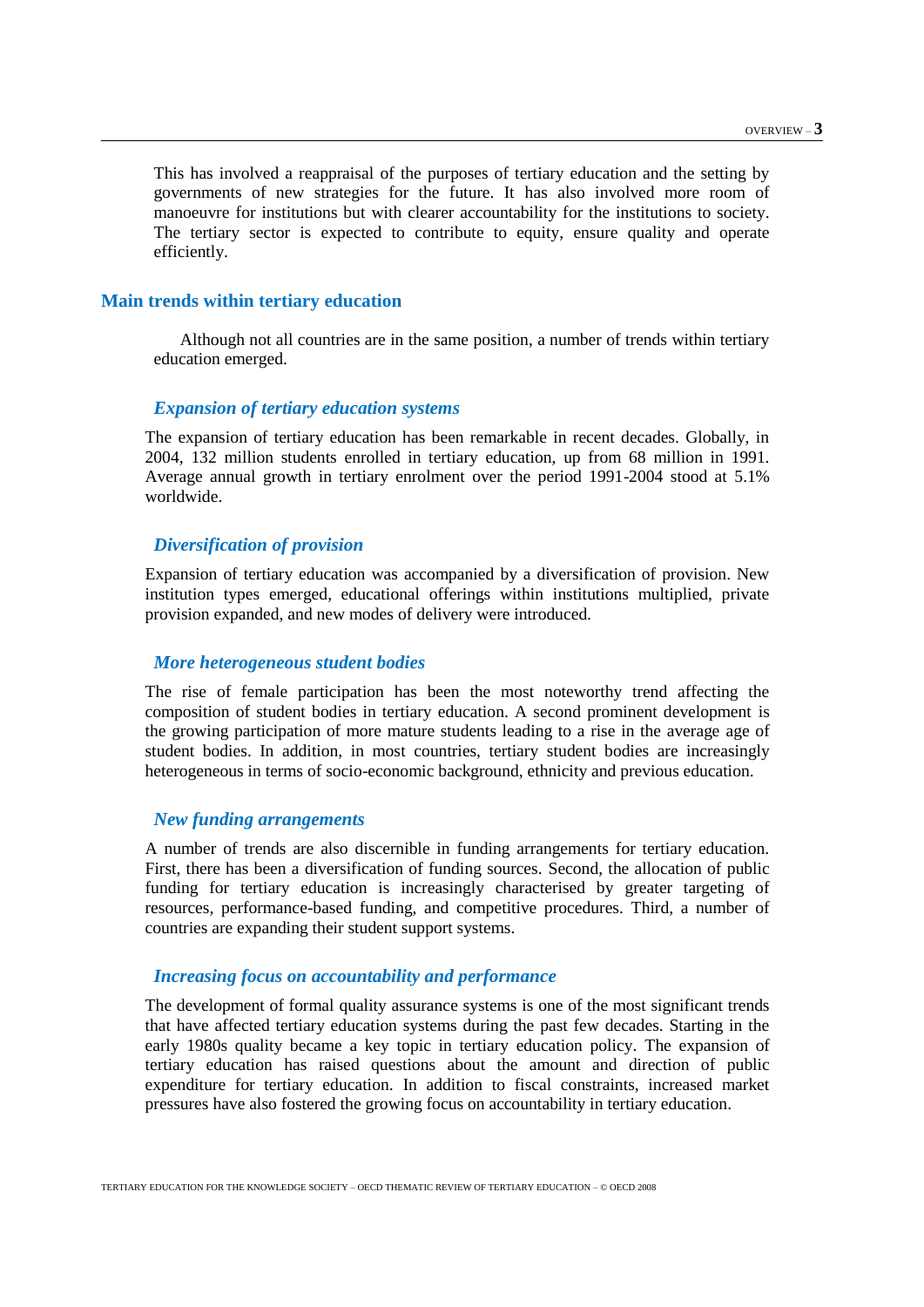#### *New forms of institutional governance*

Over the past few decades important changes have occurred in the leadership of tertiary education institutions, including the emergence of new perspectives on academic leadership and new ways of organising the decision-making structure. Academic leaders are increasingly seen as managers, coalition-builders or entrepreneurs.

#### *Global networking, mobility and collaboration*

Tertiary education is becoming more internationalised and increasingly involves intensive networking among institutions, scholars, students and with other actors such as industry. International collaborative research has been strengthened by the dense networking between institutions and cross-border funding of research activities.

# **Main policy challenges**

In the governance of tertiary education, the ultimate objective of educational authorities as the guardians of public interest is to ensure that public resources are efficiently spent by TEIs to societal purposes. There is the expectation that institutions are to contribute to the economic and social goals of countries. This is a mixture of many demands, such as: quality of teaching and learning defined in new ways including greater relevance to learner and labour market needs; research and development feeding into business and community development; contributing to internationalisation and international competitiveness.

There is a tension between the pursuit of knowledge generation as a self-determined institutional objective and the statement of national priority as defined in the aims and goals of the tertiary system. The objective, from a governance point of view, is then to reconcile the priorities of the individual institutions and the broader social and economic objectives of countries. This entails determining how far the former contributes to the latter as well as clarifying the degree of latitude the institution has in pursuing its own self-established objectives. The main policy challenges are listed in Table 1.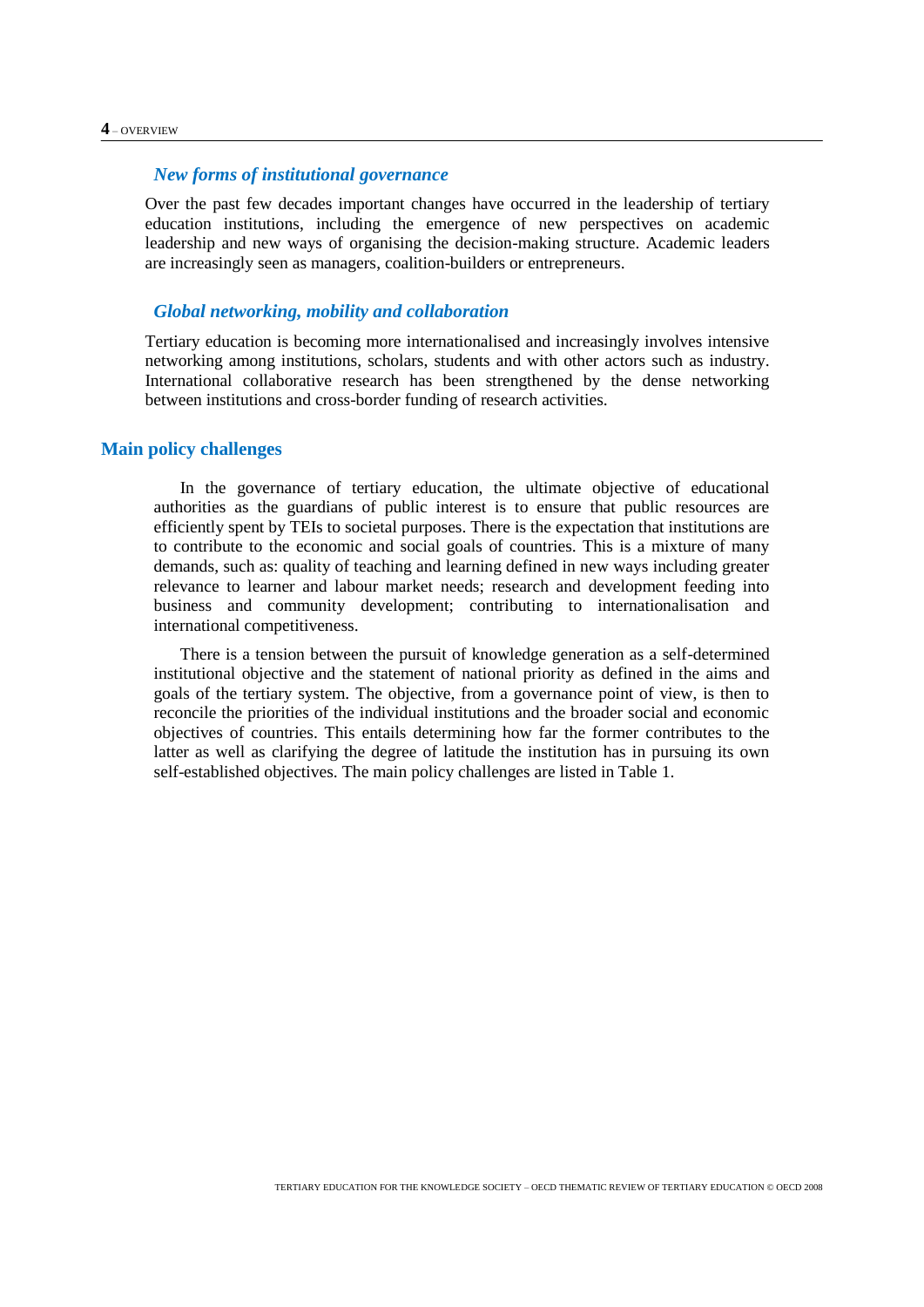| <b>Domain</b>                           | <b>Main challenges</b>                                                                                                                                                                        |
|-----------------------------------------|-----------------------------------------------------------------------------------------------------------------------------------------------------------------------------------------------|
| <b>Steering tertiary</b><br>education   | Articulating clearly the nation's expectations of the tertiary education system.<br>$\overline{\phantom{0}}$<br>Aligning priorities of individual institutions with the nation's economic and |
|                                         | social goals.                                                                                                                                                                                 |
|                                         | Creating coherent systems of tertiary education.<br>$\qquad \qquad -$<br>Finding the proper balance between governmental steering and institutional                                           |
|                                         | autonomy.                                                                                                                                                                                     |
|                                         | Developing institutional governance arrangements to respond to external<br>$\overline{\phantom{a}}$                                                                                           |
|                                         | expectations.                                                                                                                                                                                 |
| <b>Funding tertiary</b>                 | Ensuring the long-term financial sustainability of tertiary education.<br>$\qquad \qquad -$                                                                                                   |
| education                               | Devising a funding strategy consistent with the goals of the tertiary education<br>$\qquad \qquad -$                                                                                          |
|                                         | system.                                                                                                                                                                                       |
|                                         | Using public funds efficiently.<br>$\qquad \qquad -$                                                                                                                                          |
| <b>Quality of tertiary</b><br>education | Developing<br>mechanisms<br>quality assurance<br>for<br>accountability<br>$\overline{\phantom{m}}$<br>and<br>improvement.                                                                     |
|                                         | Generating a culture of quality and transparency.<br>-                                                                                                                                        |
|                                         | Adapting quality assurance to diversity of offerings.<br>-                                                                                                                                    |
| <b>Equity in tertiary</b>               | Ensuring equality of opportunities.<br>$\overline{\phantom{a}}$                                                                                                                               |
| education                               | Devising cost-sharing arrangements which do not harm equity of access.<br>$\overline{\phantom{a}}$                                                                                            |
|                                         | Improving the participation of the least represented groups.<br>-                                                                                                                             |
| The role of tertiary                    | Fostering research excellence and its relevance.<br>$\overline{\phantom{m}}$                                                                                                                  |
| education in research                   | Building links with other research organisations, the private sector and<br>$\overline{\phantom{m}}$                                                                                          |
| and innovation                          | industry.<br>Improving the ability of tertiary education to disseminate the knowledge it<br>$\overline{\phantom{a}}$                                                                          |
|                                         | creates.                                                                                                                                                                                      |
| The academic career                     | Ensuring an adequate supply of academics.<br>$\qquad \qquad -$                                                                                                                                |
|                                         | Increasing flexibility in the management of human resources.<br>$\overline{\phantom{a}}$                                                                                                      |
|                                         | Helping academics to cope with the new demands.<br>$\overline{\phantom{m}}$                                                                                                                   |
| Links with the labour                   | Including labour market perspectives and actors in tertiary education policy.<br>$\overline{\phantom{a}}$                                                                                     |
| market                                  | Ensuring the responsiveness of institutions to graduate labour market<br>$\qquad \qquad -$                                                                                                    |
|                                         | outcomes.<br>Providing study opportunities for flexible, work-oriented study.<br>-                                                                                                            |
| <b>Internationalisation of</b>          | Designing a comprehensive internationalisation strategy in accordance with<br>$\overline{\phantom{a}}$                                                                                        |
| tertiary education                      | country's needs.                                                                                                                                                                              |
|                                         | Ensuring quality across borders.                                                                                                                                                              |
|                                         | Enhancing the international comparability of tertiary education.                                                                                                                              |

#### **Table 1: Main challenges in tertiary education**

#### **Main Policy Directions**

To meet the challenges outlined above, the Report suggests a number of policy options. These policy suggestions are drawn from the experiences reported in the Country Background Reports, the analyses of external review teams, and the wider research literature. Not all of the policy implications apply equally to all 24 countries participating in the Review. In a number of cases many, or most, of the policy suggestions are already in place, while for other countries they may have less relevance because of different social, economic and educational structures and traditions. The implications also need to be treated cautiously because in some instances there is not a strong enough research base across a sufficient number of countries to be confident about successful implementation. Rather, the discussion attempts to distil potentially useful ideas and lessons from the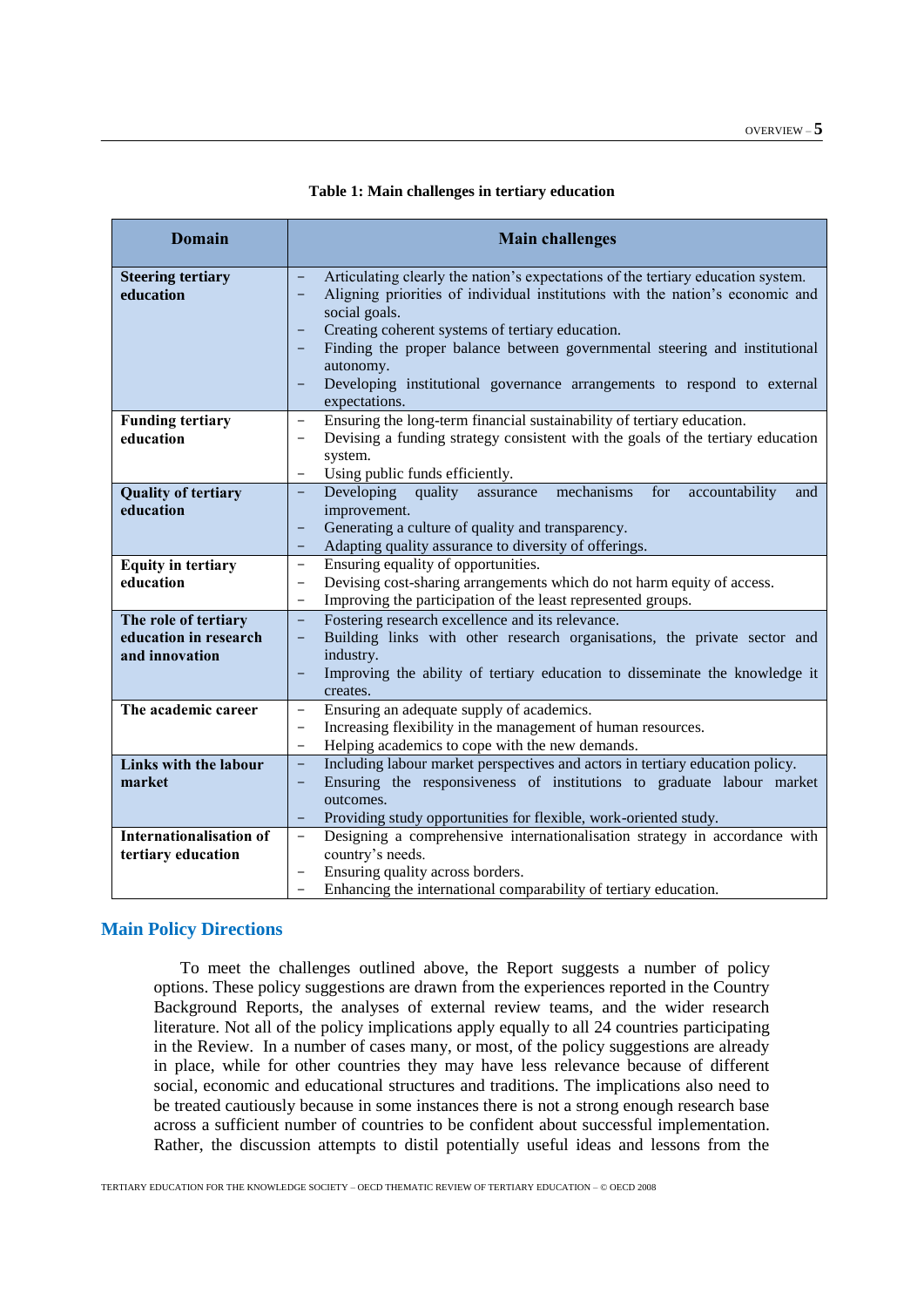experiences of countries that have been searching for better ways to govern their tertiary education systems.

#### *Develop a coherent strategic vision for tertiary education*

A first priority for countries should be to develop a comprehensive and coherent vision for the future of tertiary education, to guide future policy development over the medium and long term in harmony with national social and economic objectives. Ideally, it should result from a systematic national strategic review of tertiary education and entail a clear statement of the strategic aims. It would also require reflection, debate and consensus-building. A representative body could help reconcile the diverging interests of different stakeholders – government, institutions, students, teaching staff and scientific community, private sector and civil society – by having them work together towards recommendations for the medium and long term strategy for tertiary education.

# *Establish sound instruments for steering tertiary education*

As tertiary education authorities divest some responsibilities such as the direct administration of academic institutions and take on others in terms of policy steering and performance evaluation, they need to change their competencies and organisation. An evaluation of their staff expertise and current skill needs may be useful to identify potential mismatches and to develop professional development and training programmes to keep pace with changing demands. Instruments could be developed for steering that achieve accountability and also permit wide scope for institutional autonomy. Possible ways of meeting these two goals and optimise outcomes in the areas of quality, efficiency and system responsiveness include, for example, instruments such as performance contracts or performance-related funding.

Government control and oversight is not the only means to steer the behaviour of educational institutions – and in some instances may not be the best. Depending upon national circumstances, governments may wish to evaluate how they may strategically use institutional competition and student choice as a means to achieve stronger performance from their tertiary system. This may be achieved by recognising new types of institutions, allowing the portability of institutional subsidies and/or student support, strengthening credit transfer and articulation arrangements to foster mobility between institutions, and improving the availability of information about quality to prospective students.

# *Ensure the coherence of the tertiary education system where there is extensive diversification*

Extensive and flexible diversification may provide countries with a wider capacity to address varied national needs – in terms of research and innovation, the developments of a skilled workforce, social inclusion and regional development – than a system of limited and fixed diversification. Thus, countries should review the structure of their tertiary education system, and assess how much diversification, of what sort and in which regions is best-suited to meet the strategic goals of the system. The mission and profile of individual institutions would need to be clearly defined in accordance with this diversification strategy.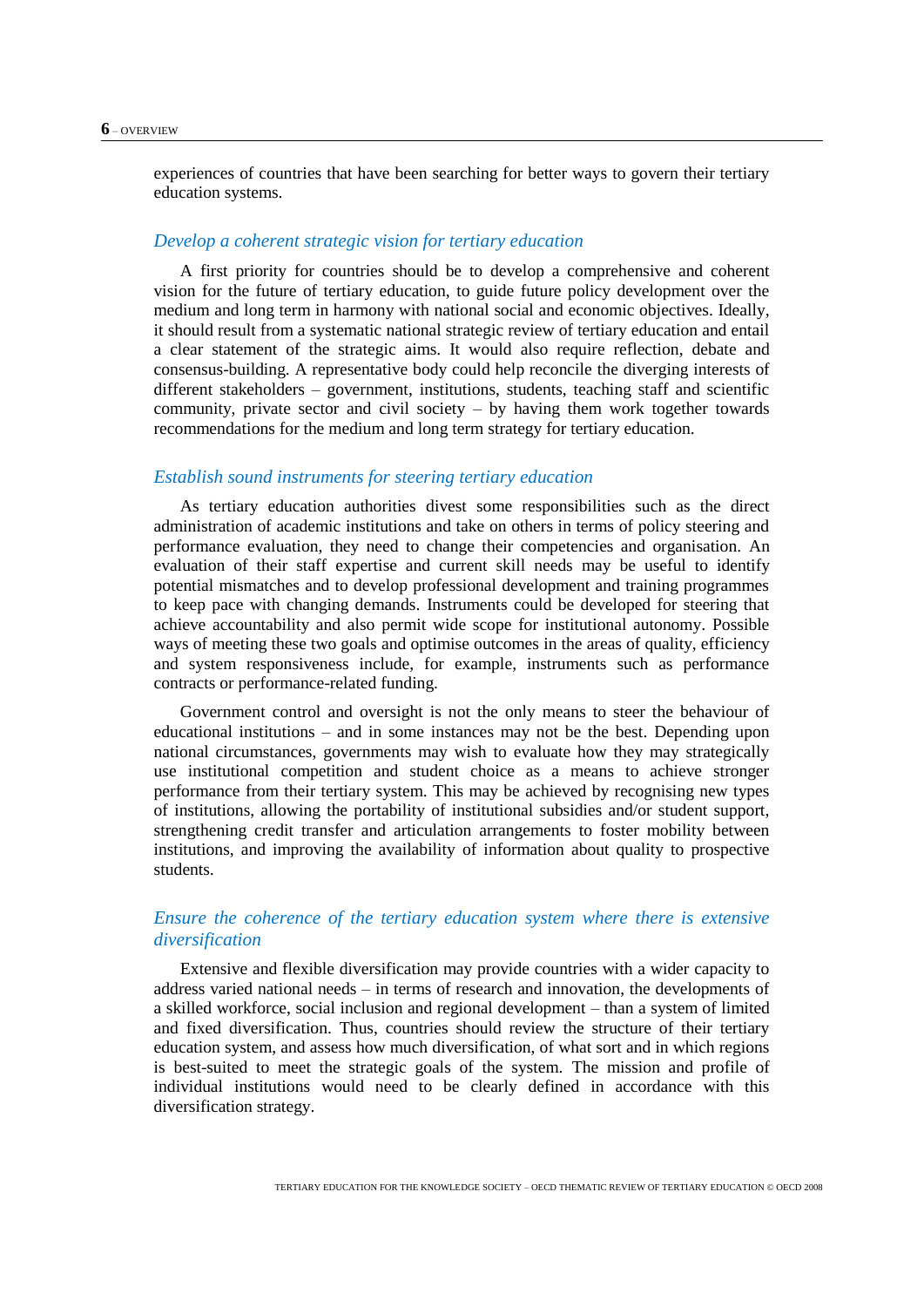Tertiary systems with a highly diverse institutional base require co-ordination mechanisms to avoid their fragmentation and the risk is that each sub-system evolves independently, leading the overall system to lose coherence. This reinforces the need for a co-ordinating body and incentives to ensure that institutions stick to their mission and profile.

# *Strengthen the ability of institutions to align with the national tertiary education strategy*

One simple way to encourage institutions to engage in more deliberate and focused self-management would be for the tertiary education authorities to require all institutions in receipt of public funding to prepare, and regularly update, meaningful strategic plans. These would be submitted both as a basis for accountability and to bid for targeted funding. These strategic plans could be disseminated internally and to the general public. It would also be important to review options to widen the scope of institutional autonomy so as to allow for greater responsiveness (to students, stakeholders, regions) and efficiency in operations. Depending upon national traditions and legal codes, this may be achieved by permitting tertiary education institutions to be established as legal persons, or *within* the framework of state agency, by permitting innovations in contracting for services, labour relations, public auditing, and other areas.

At the same time, the national policy towards institutional governance needs to allow institutions to make the most of their autonomy and new responsibilities. It would be important to create a legal framework that provides them with the opportunity to establish a local governing body which would operate at a strategic (as opposed to scientific) level, would comprise internal and external stakeholders, and would be supported by a senior management group. Granting some specific powers to this local governing body – *e.g.* financial oversight, setting the broader strategic plans of the institution, oversight of senior post-holders – could encourage the active participation of external stakeholders.

# *Develop a funding strategy that facilitates the contribution of the tertiary education system to society and the economy*

The overarching principle for the development of any funding strategy is that public funds steer the tertiary education system in a way that facilitates its contribution to society and the economy. This requires the definition of the goals and objectives of the system through which this contribution is realised. A guiding principle is to design a funding approach to meet the policy goals sought for the tertiary education system  $-e.g.$ expansion, quality, cost effectiveness, equity, institutional or system capacity – which differ across countries at a given point in time. The basis for funding needs to include elements related to the aspects pursued as a goal hence funding approaches might differ across countries.

A funding approach is more likely to succeed in steering the tertiary education system if it is transparent, flexible, predictable, fair (to institutions, students and taxpayers), ensures public accountability, permits freedom to innovate, is sensitive to institutional autonomy, is demand-driven, recognises the missions of institutions, and is open to private institutions (in some circumstances). A long-lasting vision for tertiary education should distinguish between policies to achieve short-term goals and those to meet longer term ambitions. The long-term strategy should include investment plans, schemes to raise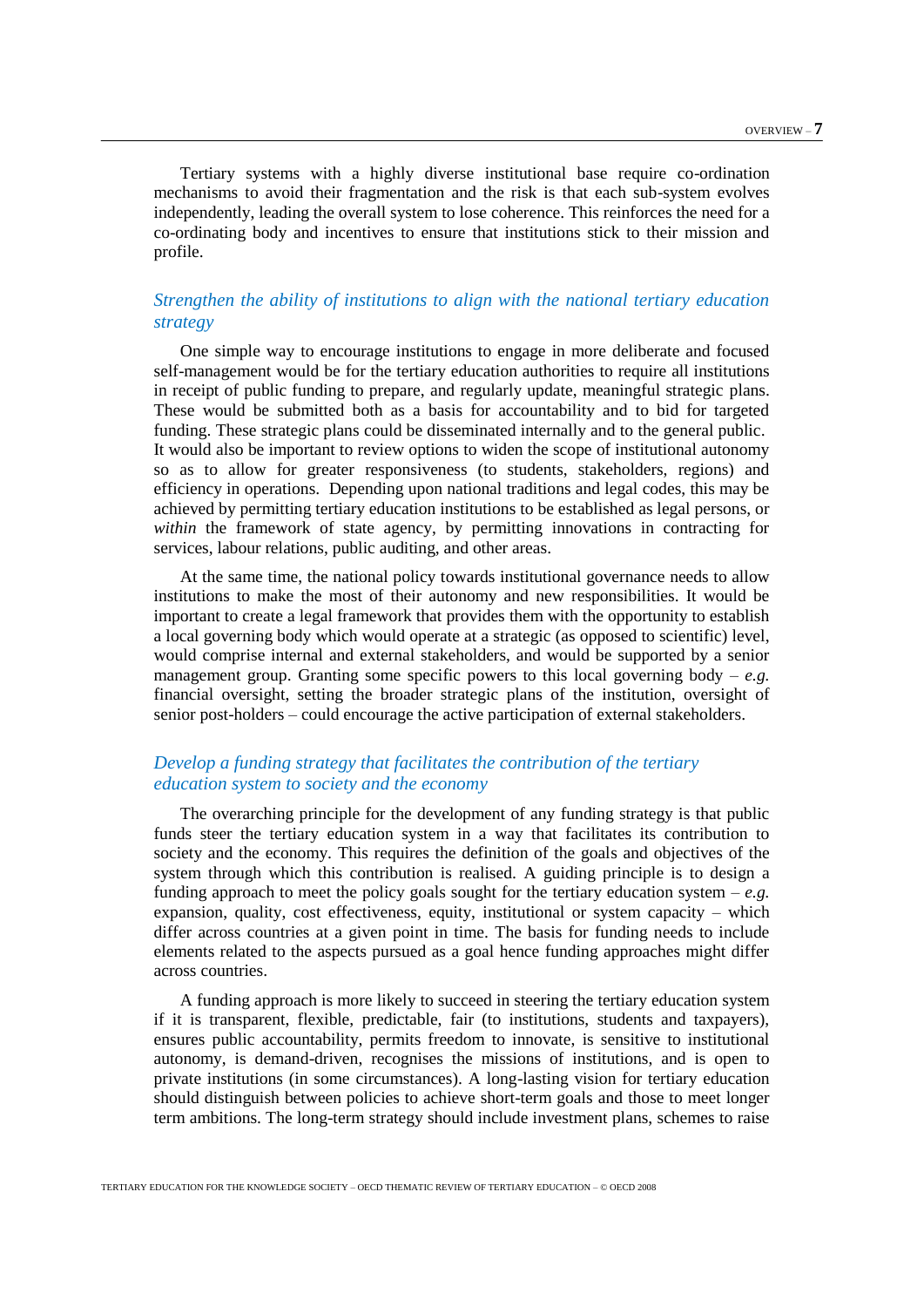additional resources, and identify programmes and policies that should receive priority for new public funds.

# *Use cost-sharing between the State and students as the principle to shape the funding of tertiary education*

Tertiary education creates educational externalities to the benefit of society as whole in the form of economic growth, social cohesion and citizenship values and, as a result, should be financed by public money at least in part. But it does not follow that the public purse should bear a top-heavy share of the costs. In light of the evidence of the private benefits of a tertiary degree, graduates could bear some of the cost of the services offered by tertiary institutions. The case is stronger when limitations in the public funding of tertiary education lead to either the rationing of the number of students, the decline of instructional quality (as a result of declining expenditure per student), or the limited availability of funds for financially supporting disadvantaged groups. Cost-sharing allows systems to continue to expand with no apparent sacrifice of instructional quality, and makes institutions more responsive to student needs. There are countries with no tradition of tuition fees at tertiary level where the level of public resources has been adequate to permit the expansion of systems with no decline in expenditure per student and where the development of strong student support systems has effectively removed individuals" liquidity constraints. In these circumstances, the introduction of tuition fees may deliver smaller benefits.

# *Make institutional funding for instruction formula-driven, related to both input and output indicators and including strategically targeted components*

The criteria for the distribution of funds to institutions need to be clear to all. This is best achieved through a transparent formula which shields allocation decisions from political pressures and tailors incentives to shape institutional plans in harmony with national goals. The basis for allocating "core" funding to institutions – in particular that related to instruction – should to some extent be output-oriented to support excellence in teaching and learning. Indicators used in performance-based funding systems should relate to internal (*e.g.* costs, completion rates) and external (*e.g.* quality of graduates) efficiency. However, performance-based funding mechanisms should be carefully implemented to avoid undesired effects. It is important to use simple transparent indicators that are readily available and can easily and reliably be interpreted as measures of performance. Also, there should be administrative capacity in place to manage and interpret a great deal of information. This highlights the need to achieve political agreement among a broad range of stakeholders regarding the terms for introducing an output-based component for institutional funding. One way to address concerns related to the use of performance-based funding is to develop a balanced funding mechanism based on a mix of input and output indicators.

# *Back the overall funding approach with a comprehensive student support system*

A student financial support system facilitates access by reducing liquidity constraints faced by students. Students enrolled in public and private institutions should benefit from the same basic financial support to cover living costs and tuition fees in order to facilitate students" freedom of choice. In many countries student support systems need to be expanded, diversified and to place extra-emphasis on the financial needs of students. A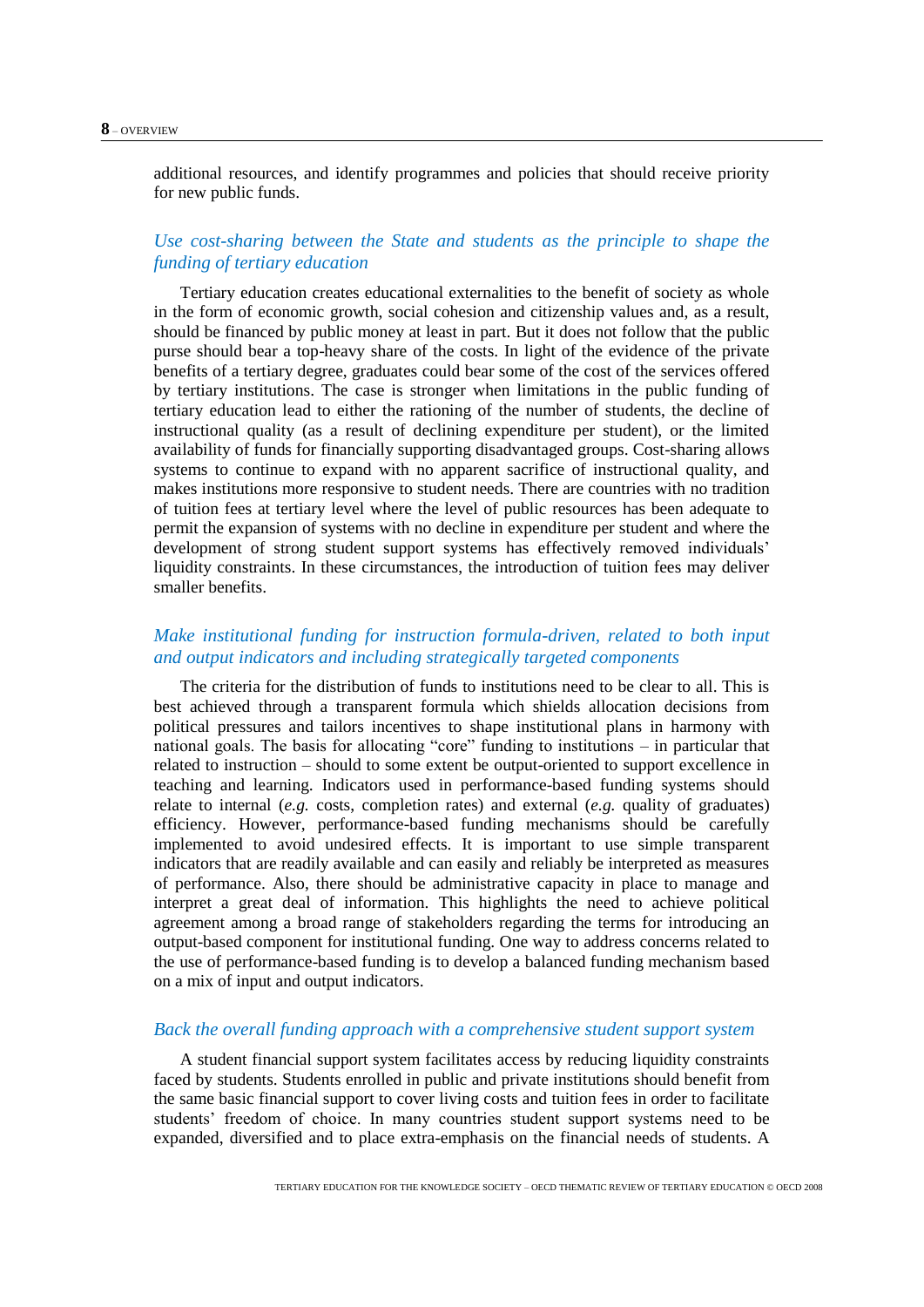solid student support system could be founded on a universal, income-contingent loan system complemented with a means-tested grants scheme. It would represent an important component in a system based on the principle of cost-sharing as it could offset the effects of high fees for poorer students.

# *Design a quality assurance framework consistent with the goals of tertiary education*

It is important, in order to build a national commitment to quality, that the aim of the quality assurance system be clear and expectations be formulated in alignment with the tertiary education strategy. An effective, well co-ordinated quality assurance system would need to gather consensus among the different stakeholders based on shared expectations on purposes and outcomes.

# *Ensure that quality assurance serves both the improvement and accountability purposes*

There is also a balance to be struck between accountability and quality improvement. From an accountability point of view, it is important that quality assurance systems provide information to various stakeholders but quality assurance also needs to be/become a mechanism to enhance quality rather than simply force compliance with bureaucratic requirements. A balance between the two purposes of improvement and accountability is therefore crucial for the effectiveness of a quality assurance system and to maintain the support of academics. Revisiting the balance between accountability and improvement periodically would be desirable, *e.g.* to put less emphasis on accountability over time once there is evidence of stronger adherence to baseline standards.

#### *Combine internal and external quality assurance mechanisms*

A combination of internal and external quality assurance mechanisms could be used to address the different purposes of quality assurance. One possible model for this may be to focus on improvement through external audits and internal quality assurance mechanisms while accountability would be addressed on the basis of performance indicators and verifying data in public databases. But clearly, other combinations are possible depending on countries" traditions and level of development of their quality assurance systems.

#### *Put more stress on internal quality assurance mechanisms*

A strong quality culture in tertiary education institutions – shared by the academic leadership, staff and students – helps to reinforce the quality assurance system. Evidence suggests that a strong quality culture may develop through the (mandatory) creation of internal quality assurance systems by institutions or in response to appropriate incentives such as publishing student evaluations of their learning experience. It is also important to bring legitimacy to internal quality assurance mechanisms by having them formally validated periodically by an external assessment.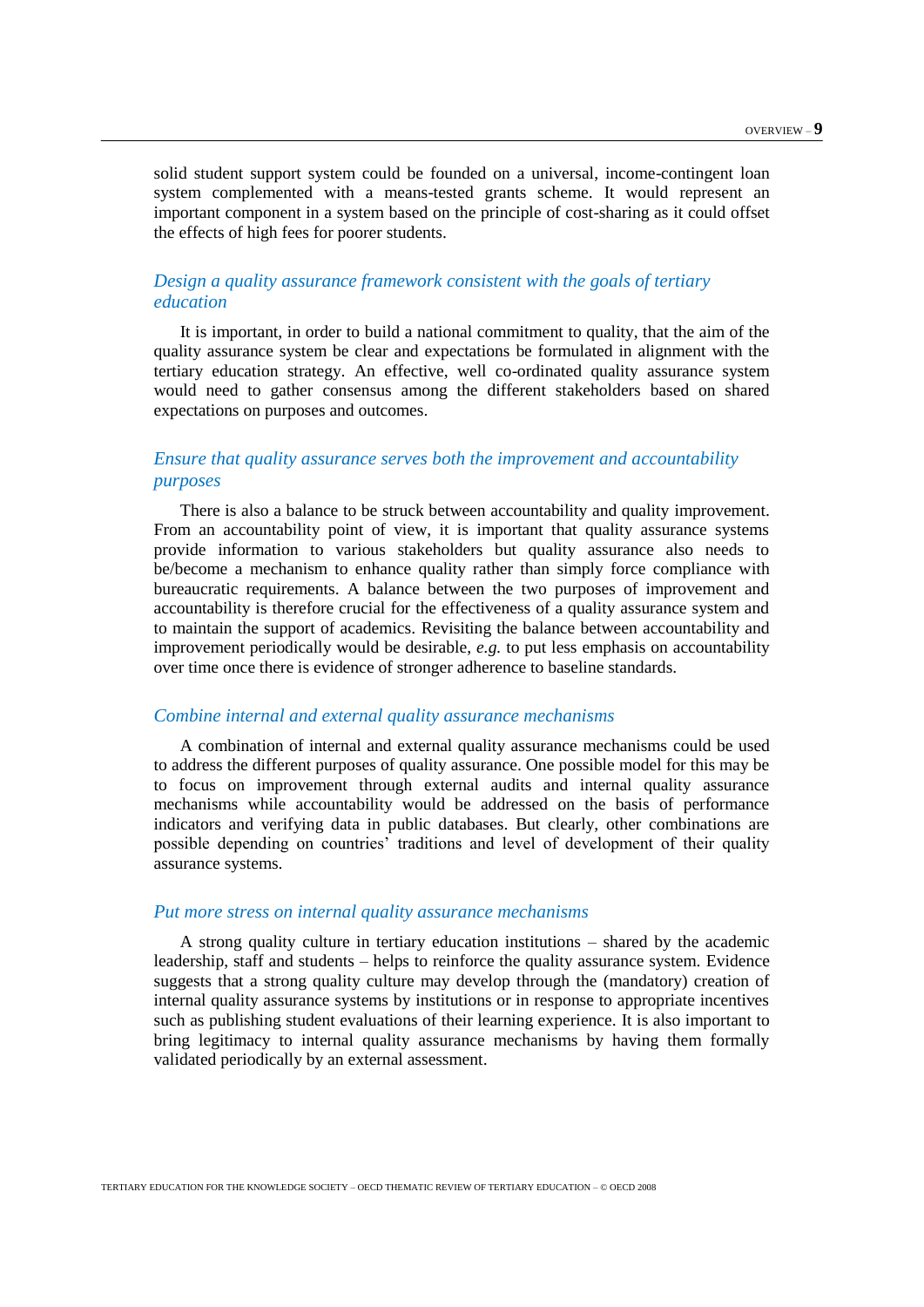#### *Assess the extent and origin of equity issues*

A coherent and systematic approach to equity would, in the first instance, assess where equity problems arise: whether they are related to income constraints faced by families and insufficient student support, inequity of opportunities at the school level, admissions issues, or other barriers such as the lack of knowledge about the benefits of tertiary education. This requires the systematic collection of data to inform the development of appropriate policies to reduce inequalities in tertiary education, *e.g.* the socioeconomic background of the tertiary student population, completion rates by family background, regional flow of students, student's part-time work, or the social and economic conditions of student life.

# *Make policy interventions to promote equity at much earlier stages*

The main reason why access to tertiary education may be inequitable is that young people from disadvantaged backgrounds do not attain the qualifications needed for entry into tertiary education. This means that policy intervention at much earlier educational levels may be more effective to address equity in tertiary education. Several policy instruments can improve the fairness and inclusiveness of schools systems, such as limiting early tracking and academic selection, removing dead ends, offering second chances to gain from education or providing systematic help to those who fall behind at school. Developing grants at upper secondary level for students from disadvantaged backgrounds to prevent dropout, targeting resources at the students with the greatest needs and strengthening school career guidance to shape their aspirations and expectations are other policy options.

#### *Improve knowledge diffusion rather than strengthening commercialisation*

There has been, in recent years, a stronger policy emphasis on the commercialisation of university R&D results. In essence, such measures assume that innovation is the outcome of a discovery process that is then commercialised, and that R&D is the initiating phase of innovation. However innovation often has wider origins in the development of new product concepts by firms, and R&D is a problem-solving activity along the "innovation journey" rather than a point of departure for it. This suggests that the diffusion capabilities and interactive support activities of tertiary institutions may be at least as important, and methods and instruments for such support deserve closer policy consideration.

# *Improve and widen channels of interaction and encourage inter-institutional collaboration*

Linkages and collaboration between the tertiary education sector and other actors in the research and innovation system need to be further developed, with the aim of improving knowledge diffusion. The tertiary education sector should be flexible and responsive to industry needs in terms of co-operative projects, and policy needs to ensure that small and medium-sized enterprises (SMEs) and firms from all technological sectors are considered when programmes are designed. While most partnerships with industry tend to have a research or innovation focus, they can be broadened to include industry representation on boards of management or an advisory role of industry in curriculum design.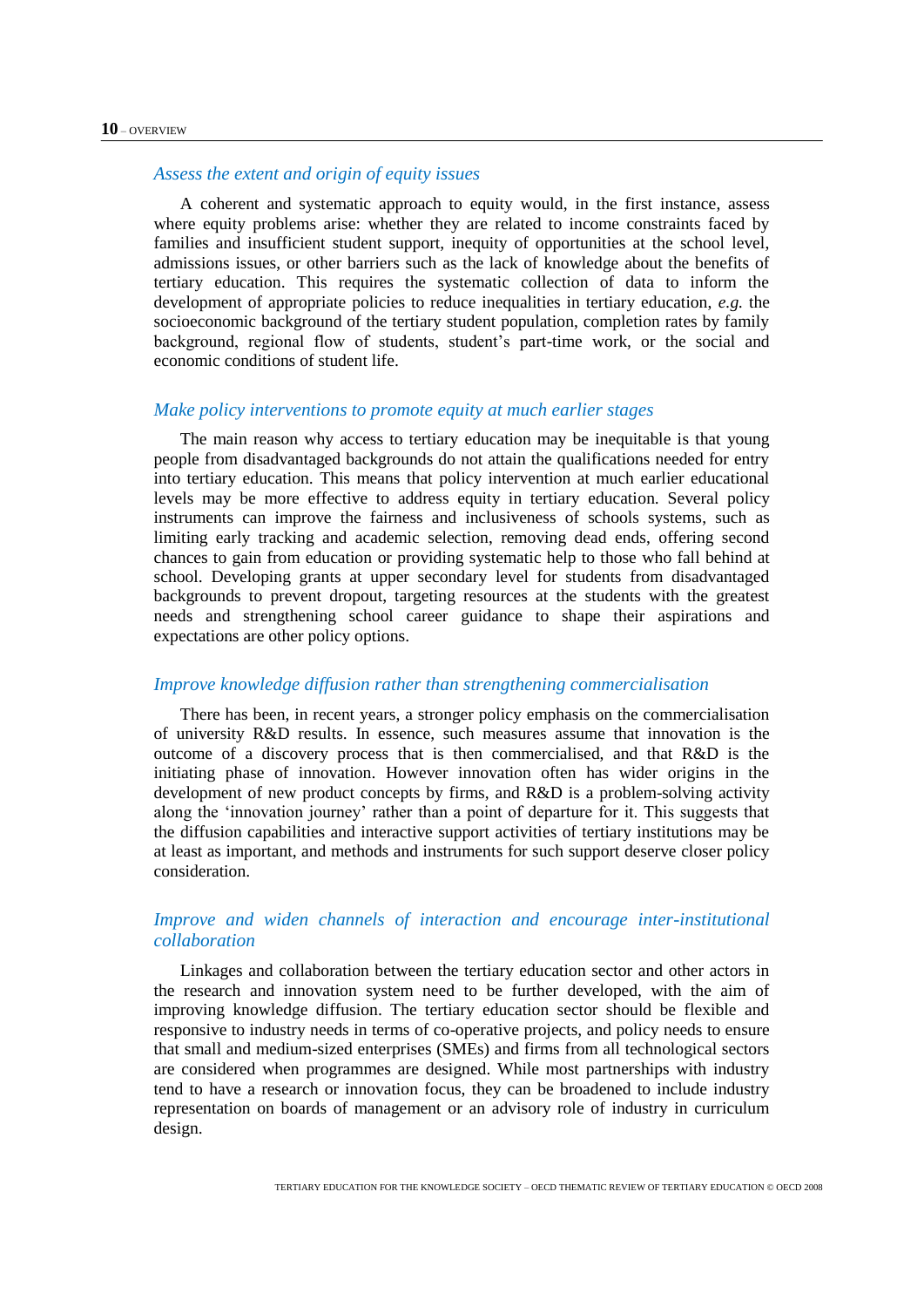#### *Use the tertiary education sector to foster the internationalisation of R&D*

Until recently, R&D policy has largely been national in scope, often supporting the development of critical knowledge bases and technologies or particular national specialisations. However, the internationalisation of R&D is now a key dimension of globalisation, with a major role of multinational enterprises (MNEs) in this process. MNEs are increasingly establishing R&D facilities at many locations worldwide. These changes have important implications on tertiary education policies because innovation and research networks span national boundaries. A key policy problem is how to integrate essentially national measures and instruments – such as education and training policies and infrastructure policies – and companies" globalised knowledge strategies.

# *Give institutions ample autonomy over the management of human resources*

In today"s systems of tertiary education, individual institutions pursue a diversity of missions, exhibit a variety of strategies to accomplish their objectives, face different circumstances and have needs which are particular to them. They are being asked to provide swift responses to society"s demands in an increasingly competitive environment. More and more they are also being held accountable for the use of scarce public resources while being given more formal autonomy. In a number of countries governmental regulations still considerably delimit institutions" autonomy over the management of their human resources, creating inflexibilities and limiting them in finding responses to the challenges they face. Institutions are likely to be more effective in achieving their mission if they benefit from ample autonomy in the area of human resource management, *e.g.* with faculty and staff being formal employees of institutions, institutions having broad discretion over the setting of academic salaries, the freedom to create academic positions in line with their strategy, the ability to determine the career structures which reflect the distinct roles academics play within them (including the balance between teaching and research), and the design of promotion, assessment and professional development strategies.

In this context of ample autonomy over the management of human resources, the role of national legislation should focus on principles rather than specific processes. The transparency of staff appointment, promotion and performance appraisal processes should be given particular attention, *e.g.* principle of open competition for positions, selection on the basis of merit, external assessors for senior positions.

## *Reconcile academic freedom with institutions' contributions to society*

Academic freedom has been, according to some groups, under threat as a result of a number of trends within tertiary education such as the growing share of private funding, the increased focus on accountability and performance and new approaches to institutional management. At the same time, institutions are under pressure to use public funds to the benefit of society as a whole. This calls, in most countries, for a reconceptualisation of what comprises academic work. In this context, academic freedom needs to be framed within institutions" obligation to society, *e.g.* with academics pursuing their objectives while accounting for institutional goals, being provided with support and conditions to meet these goals. Academics also ought to have autonomy in the design of the courses they teach and freedom to select research topics and approaches to research – possibly within priorities defined at the institution or system level. They should not be constrained in their interpretation of research results or prevented from publicising them;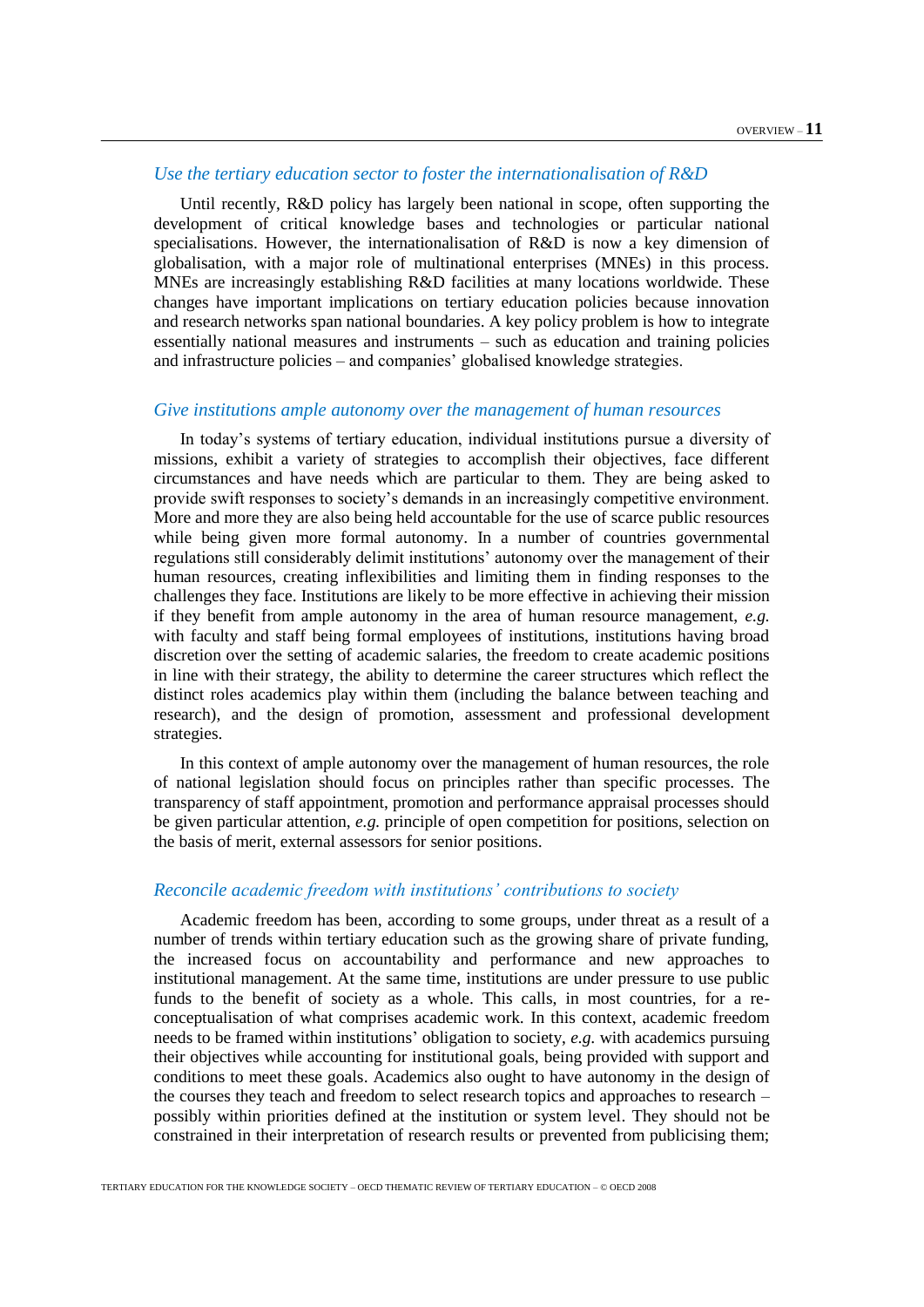this greater freedom ought to go together with greater accountability for the outcomes of their academic activities.

# *Improve data and analysis about graduate labour market outcomes*

The insufficiency of data and analysis with respect to graduate labour market outcomes impairs student adaptation to labour market signals, the capacity of public officials to adapt resource allocation to labour market needs, and the ability of tertiary institutions to systematically learn about and respond to labour markets. Serious consideration should therefore be given to substantially greater investment in data collection with respect to labour market outcomes, *e.g.* wages and employment among recent graduates disaggregated by field of study, labour force participation rates, unemployment rates, working hours, and vacancy rates. Public data systems should also permit the tracking of long-term graduate labour market outcomes so that institutions and public officials can monitor the labour market outcomes of their graduates both in the short-term and the long-term, including career mobility, occupational change, and job mismatch and over-education.

# *Increase the ability of institutions to respond to demand*

Information alone is not sufficient to ensure that tertiary education responds to labour market signals. The funding methodologies established by public authorities must create incentives for institutions to respond to enrolment demand, and the internal resource allocation capacities of tertiary institutions must have the *scope* to reallocate resources in response to enrolment choices. In some tertiary systems institutional leaders lack the authority and autonomy to shift instructional capacity to fields of high demand – *e.g.* where individual faculties are legally or effectively independent of the wider university in their operation – and bottlenecks develop. Public officials can devise management information systems that generate evidence of institutional performance in meeting enrolment demand (*e.g.* student queues for course entry) and encourage institutional governance arrangements that allow for efficiency in the allocation of resources.

# *Develop a national strategy and comprehensive policy framework for internationalisation*

The background for internationalisation varies considerably across countries according to their economic and political power, size and geographic location, dominant culture, the quality and typical features of their tertiary education system, the role their language plays internationally, as well as their previous internationalisation policies. In this context, it is important for countries to develop a national strategy or master plan for internationalisation in light of their country-specific goals in the tertiary education sector, but also beyond education (human resources development, research and innovation *etc.*). Obviously, this strategy needs to adapt to country-specific circumstances, building upon natural advantages and acknowledging constraints, and there is no ideal internationalisation strategy other than maximising the benefits of internationalisation in the national context. The main difficulty is to resist the temptation to replicate models designed for countries facing very different circumstances and fine tuning is needed to find the right balance between different forms of internationalisation and decide where to put efforts.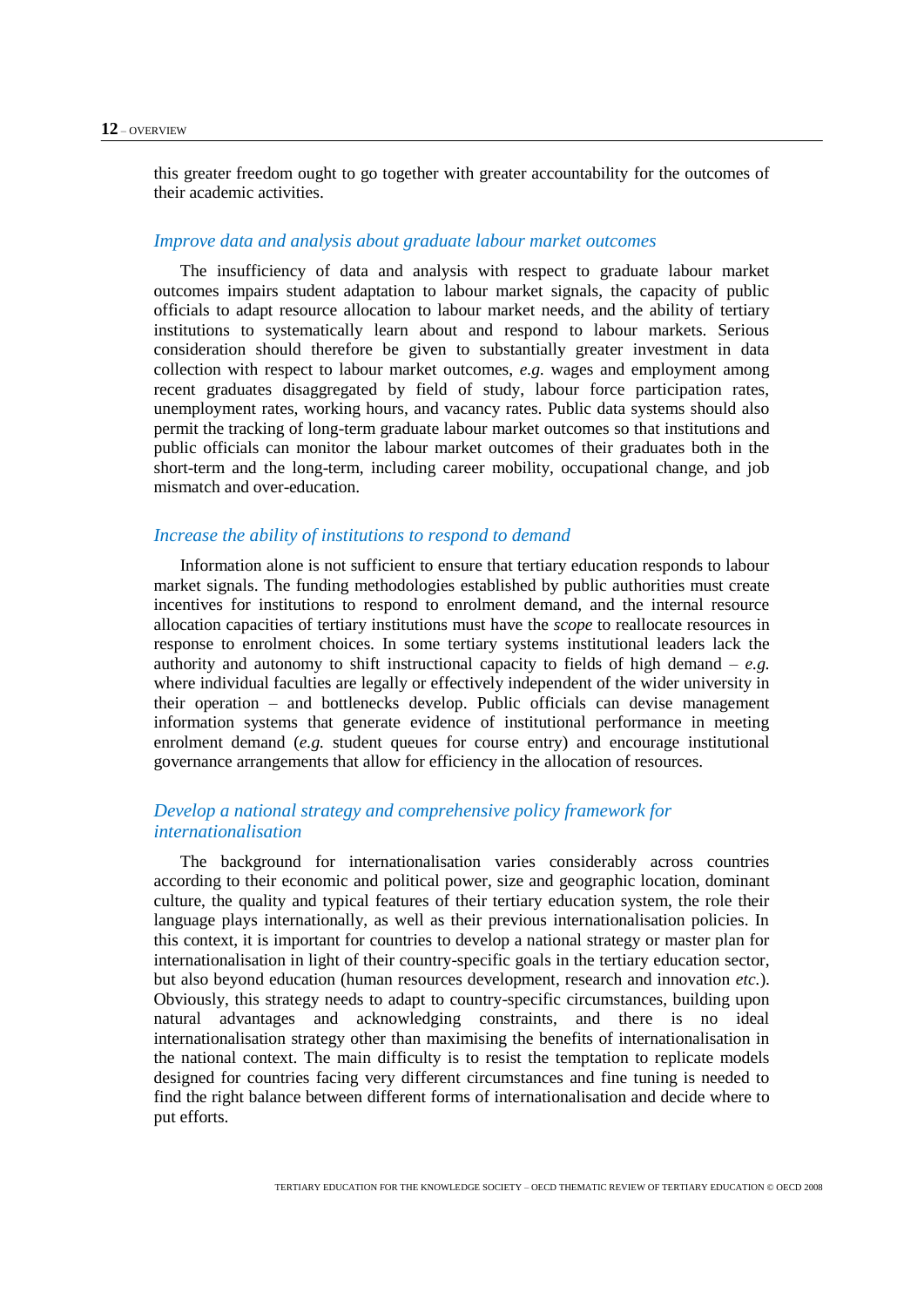### *Develop on-campus internationalisation*

Policy initiatives and institutions" efforts should be targeted at the development of oncampus internationalisation, in recognition that only a small proportion of students take part in international mobility. This can be done by allowing and encouraging institutions to deliver part of their programmes in foreign languages and to intensify international enrolments in order to widen the scope for intercultural exchanges on-campus. These kinds of curriculum offerings should however be developed at the initiative of institutions, while the scope for public policy would lie in providing models of global education and technical assistance. International perspectives and cross-cultural exchanges may also be brought through the academic staff delivering lectures and classes, by a more active policy of recruiting foreign academics in tertiary institutions, through reforms of career and recruitment policies, international agreements on the transfer of pension rights, or greater flexibility in academic salary scales. Joint programmes with foreign institutions also have the potential to expose domestic students to different views and teaching styles.

# *Take advantage of international complementarities*

It is important to take advantage of complementarities between systems of tertiary education. Indeed, highly specialised programmes in one system may train students whose home system is either less specialised in a specific domain or lacks it entirely. The principle of inter-system complementarities has implications for international mobility since public support for degree-mobility might need to be targeted to postgraduate studies or undergraduate programmes unavailable at home. Public support to student mobility at the undergraduate level of education might be better spent on promoting wider participation in shorter-term exchanges in an equity perspective.

# *Create conditions for the successful implementation of reforms*

In order to build consensus, it is important that all stakeholders see proposed tertiary education policies within the broader policy framework and strategy. Indeed, individuals and groups are more likely to accept changes that are not necessarily in their own best interests if they understand the reasons for these changes and can see the role they should play within the broad national strategy. There is therefore much scope for government authorities to foster the chances of successful policy implementation, by improving communication on the long-term vision of what is to be accomplished for tertiary education as the rationale for proposed reform packages.

There is also evidence that reforms which are sustained by external pressures (*e.g.* limitations of public funding, international competition, or the existence of a threat such as unemployment) stand better chances of successful implementation. This is because the recognition of a common problem has potential to lead stakeholders to respond with a united front. Some of these external pressures are largely exogenous in which case government authorities may want to raise awareness among the public and stakeholders to spur the acknowledgement of problems, while others are more endogenous, giving governments more leeway to create supportive conditions for policy implementation.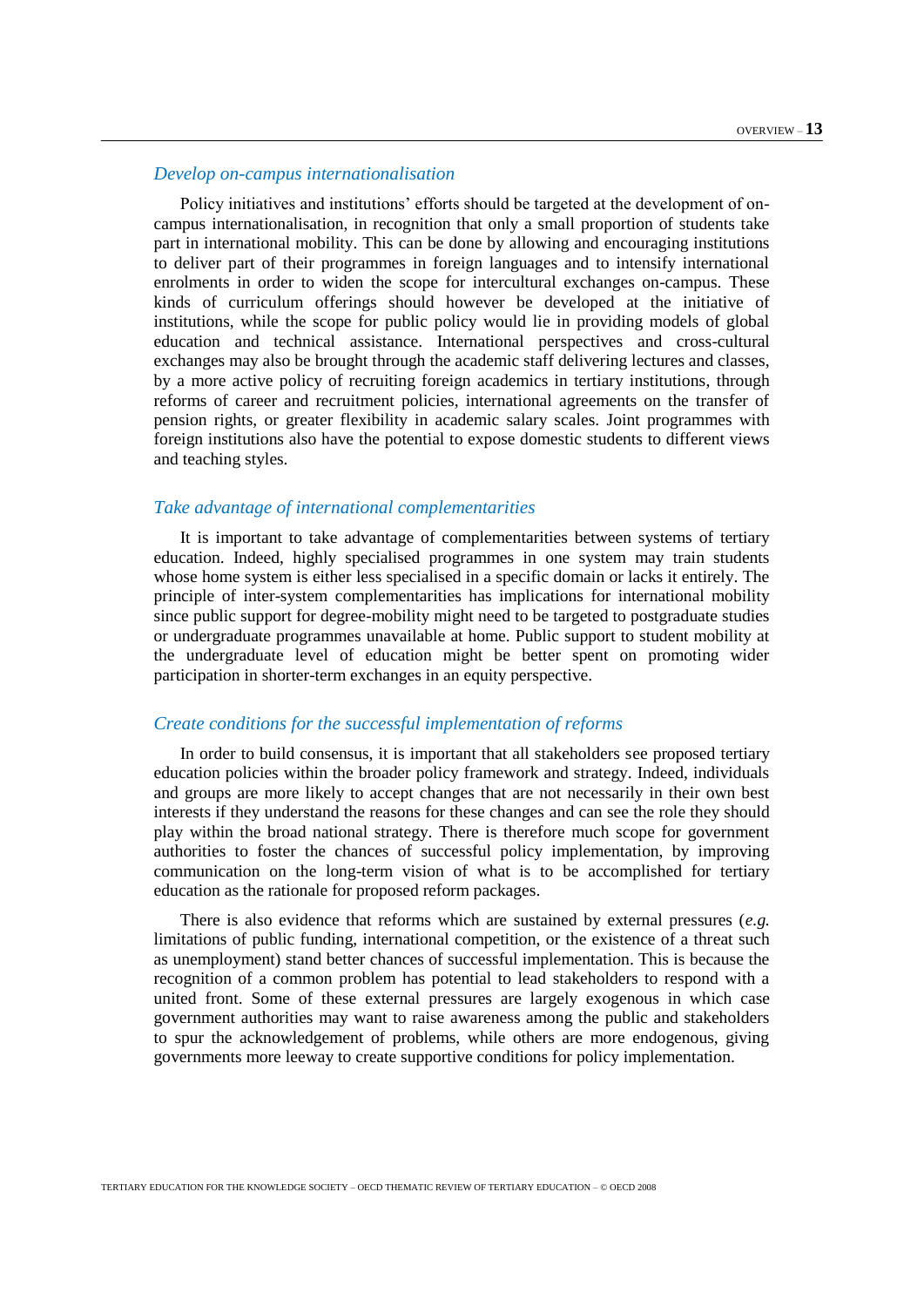# *Improve communication on the benefits of reforms and the costs of inaction*

Finally, there is also a case for improving and strengthening communication on tertiary education problems as well as reform proposals to address them. This includes dissemination of the evidence basis underlying the policy diagnosis, research findings on alternative policy options and their likely impact, as well as information on the costs of reform *vs.* inaction.

Such communication and dissemination is critical to gain the support of society at large for tertiary education reforms, not just the stakeholders with a direct interest – *i.e.* TEIs, students or academics. Such dissemination may be enhanced through national public discussions as well as media communication strategies. Indeed, evidence suggests that individuals and groups are more likely to accept changes that are not necessarily in their own best interests if they have a chance to participate in the debate and believe that the process has been transparent.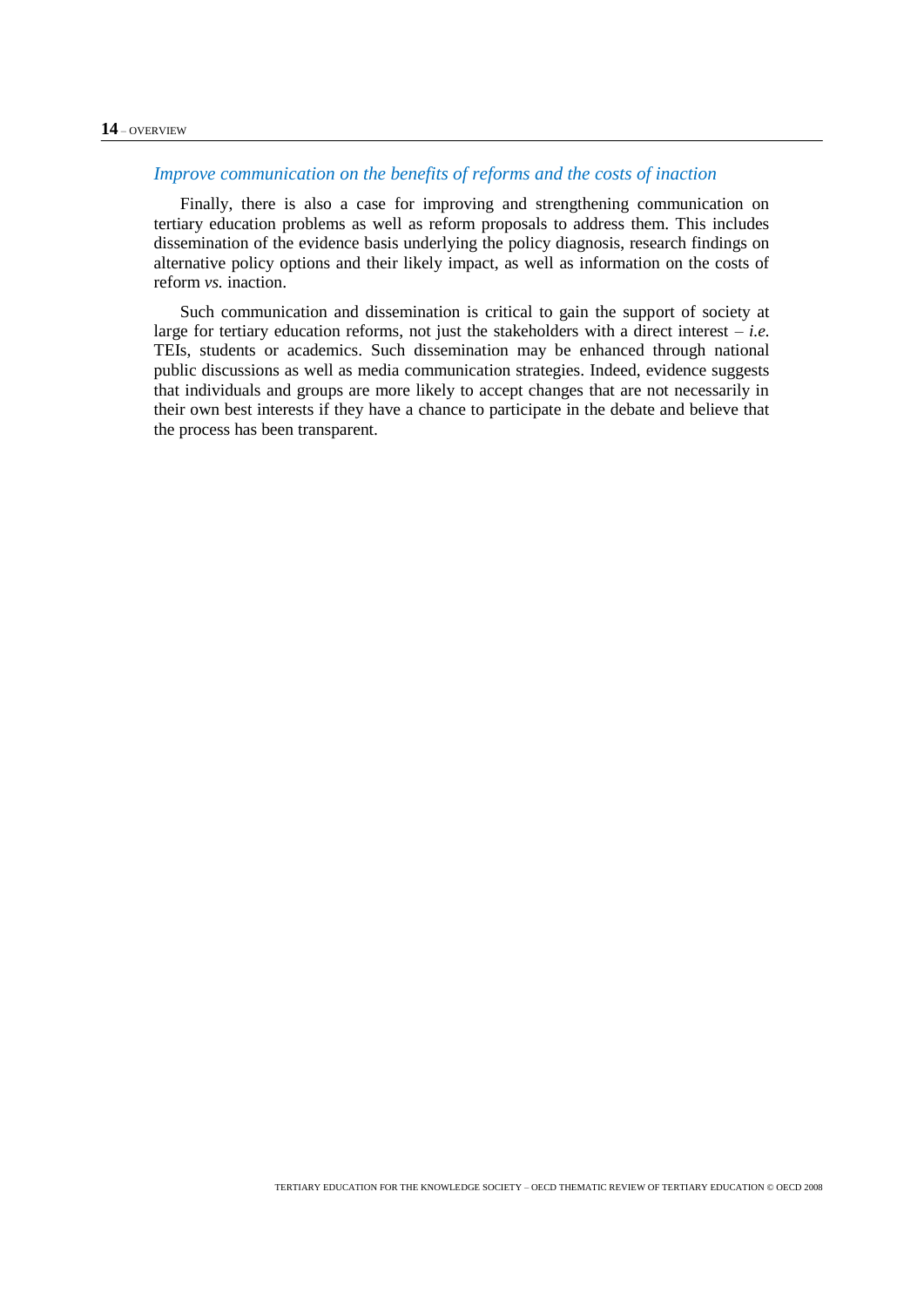# *Appendix: Summary of Policy Directions*

| Steering tertiary education: setting the right course                                                  |                                                                                                                                                                                                                                                                                                                                                                                                          |  |
|--------------------------------------------------------------------------------------------------------|----------------------------------------------------------------------------------------------------------------------------------------------------------------------------------------------------------------------------------------------------------------------------------------------------------------------------------------------------------------------------------------------------------|--|
| <b>General Policy</b><br><b>Directions</b>                                                             | <b>Targeted Policy Directions</b>                                                                                                                                                                                                                                                                                                                                                                        |  |
| Develop a coherent strategic<br>vision for tertiary education                                          | · Devise a statement of strategic aims for tertiary education<br>• Draw on a comprehensive advisory body to establish strategic aims for tertiary education                                                                                                                                                                                                                                              |  |
| Establish sound instruments for<br>steering tertiary education                                         | · Ensure that the capabilities of tertiary education authorities keep pace with changing<br>responsibilities<br>· Develop steering instruments to establish a balance between institutional autonomy and<br>public accountability<br>· Use student choice as a means by which to improve quality and efficiency                                                                                          |  |
| Ensure the coherence of the<br>tertiary education system with<br>extensive diversification             | • Grasp the benefits of wider and more flexible diversification among tertiary institutions<br>• Avoid the fragmentation of the tertiary education system<br>• In systems with vocationally-oriented sectors, ensure that mechanisms exist to discourage<br>academic drift<br>• Limit barriers to entry and assess the contribution of individual institutions through quality<br>assurance arrangements |  |
| Build system linkages                                                                                  | · Ensure appropriate co-ordination between secondary and tertiary education systems<br>• Review whether the tertiary education system is contributing effectively to lifelong learning<br>· Build linkages between different types of TEIs<br>· Foster the engagement of institutions with surrounding regions and communities                                                                           |  |
| Strengthen the ability of<br>institutions to align with the<br>national tertiary education<br>strategy | • Ensure the outward focus of institutions<br>• Require institutions to establish strategic plans<br>• Examine how best to widen the scope of institutional autonomy<br>• Create a national policy framework towards institutional governance that allows institutions<br>to effectively manage their wider responsibilities                                                                             |  |
| Build consensus over tertiary<br>education policy                                                      | · Develop an evidence basis to inform policy making<br>· Widen consultation within government to ensure coherence across policies to support<br>national tertiary goals<br>• Widen consultation with those outside government to ensure that voices other than those of<br>"producers" are heard                                                                                                         |  |

# **Table 2a: Policy directions for steering tertiary education**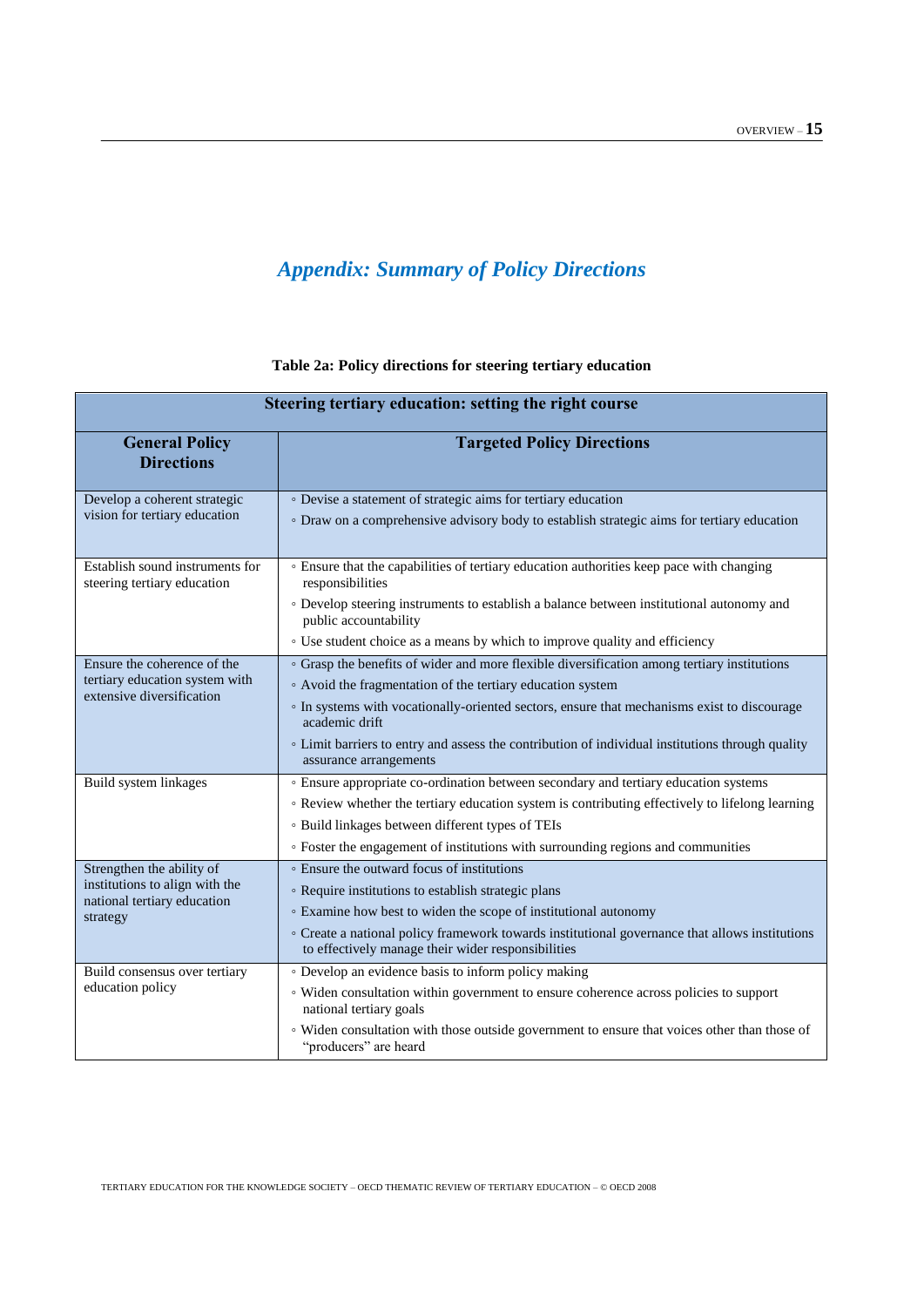# **Table 2b: Policy directions for matching funding strategies with national priorities**

| Matching funding strategies with national priorities                                                                                                                  |                                                                                                                                                                                                                                                                                                                                                                                                                                                                                                                                                                                                                                                                                                                                                                                                                                                                               |  |
|-----------------------------------------------------------------------------------------------------------------------------------------------------------------------|-------------------------------------------------------------------------------------------------------------------------------------------------------------------------------------------------------------------------------------------------------------------------------------------------------------------------------------------------------------------------------------------------------------------------------------------------------------------------------------------------------------------------------------------------------------------------------------------------------------------------------------------------------------------------------------------------------------------------------------------------------------------------------------------------------------------------------------------------------------------------------|--|
| <b>General Policy</b><br><b>Directions</b>                                                                                                                            | <b>Targeted Policy Directions</b>                                                                                                                                                                                                                                                                                                                                                                                                                                                                                                                                                                                                                                                                                                                                                                                                                                             |  |
| Develop a funding strategy that<br>facilitates the contribution of the<br>tertiary education system to<br>society and the economy                                     | • Make funding approach consistent with the goals of the tertiary education system<br>• Ensure that the funding approach embraces a number of desirable features<br>• Articulate a long-term strategy                                                                                                                                                                                                                                                                                                                                                                                                                                                                                                                                                                                                                                                                         |  |
| Use cost-sharing between the<br>State and students as the<br>principle to shape the funding of<br>tertiary education                                                  | · Provide public subsidies for tertiary education studies, regardless of sector of provision<br>• Charge tuition fees to students, especially if limited public funding either ration the number<br>of students, jeopardise levels of spending per student, or restrict financial support for<br>disadvantaged groups<br>· Tuition fees are less pressing when public funding levels do not ration the number of<br>students, jeopardise levels of spending per student, and restrict financial support for<br>disadvantaged groups<br>• Launch a public debate on the consequences of an heavy reliance on public money for<br>funding tertiary education in countries with little tradition of tuition fees<br>· Consider tuition fee stabilisation policies to ensure cost containment and moderation<br>• Allow institutions to differentiate tuition fees across courses |  |
| Publicly subsidise tertiary<br>programmes in relation to the<br>benefits they bring to society                                                                        | · Establish broad principles to differentiate levels of public subsidies across programmes<br>· Publicly subsidise tertiary education studies offered by private institutions                                                                                                                                                                                                                                                                                                                                                                                                                                                                                                                                                                                                                                                                                                 |  |
| Make institutional funding for<br>instruction formula-driven,<br>related to both input and output<br>indicators and including<br>strategically targeted<br>components | · Base institutional block grants on transparent formulas based on a balanced array of input<br>and output indicators<br>· Consider a contractual relationship between institutions and the State<br>· Include targeted development programmes in institutional funding<br>• Adjust institutional funding to the particular mission of institutions<br>· Give institutions autonomy in the use of their block grants<br>• Provide stability in institutional funding to promote long-term development<br>• Allow institutions to diversify sources of funding<br>· Fund capital infrastructure with a number of different streams                                                                                                                                                                                                                                             |  |
| Improve cost-effectiveness                                                                                                                                            |                                                                                                                                                                                                                                                                                                                                                                                                                                                                                                                                                                                                                                                                                                                                                                                                                                                                               |  |
| Back the overall funding<br>approach with a comprehensive<br>student support system                                                                                   | • Aim for a universal student support system with two major components: an income-<br>contingent loan system complemented with a scheme of means-tested grants<br>· Design a universal loans system with income-contingent repayments and means-tested<br>subsidies<br>· Base the grants scheme on an assessment of need<br>• Ensure that student aid entitlements cover living costs<br>• Warrant access to the student support system to students in the public and private sectors<br>alike<br>• Consider the creation of an agency to manage the student support system                                                                                                                                                                                                                                                                                                   |  |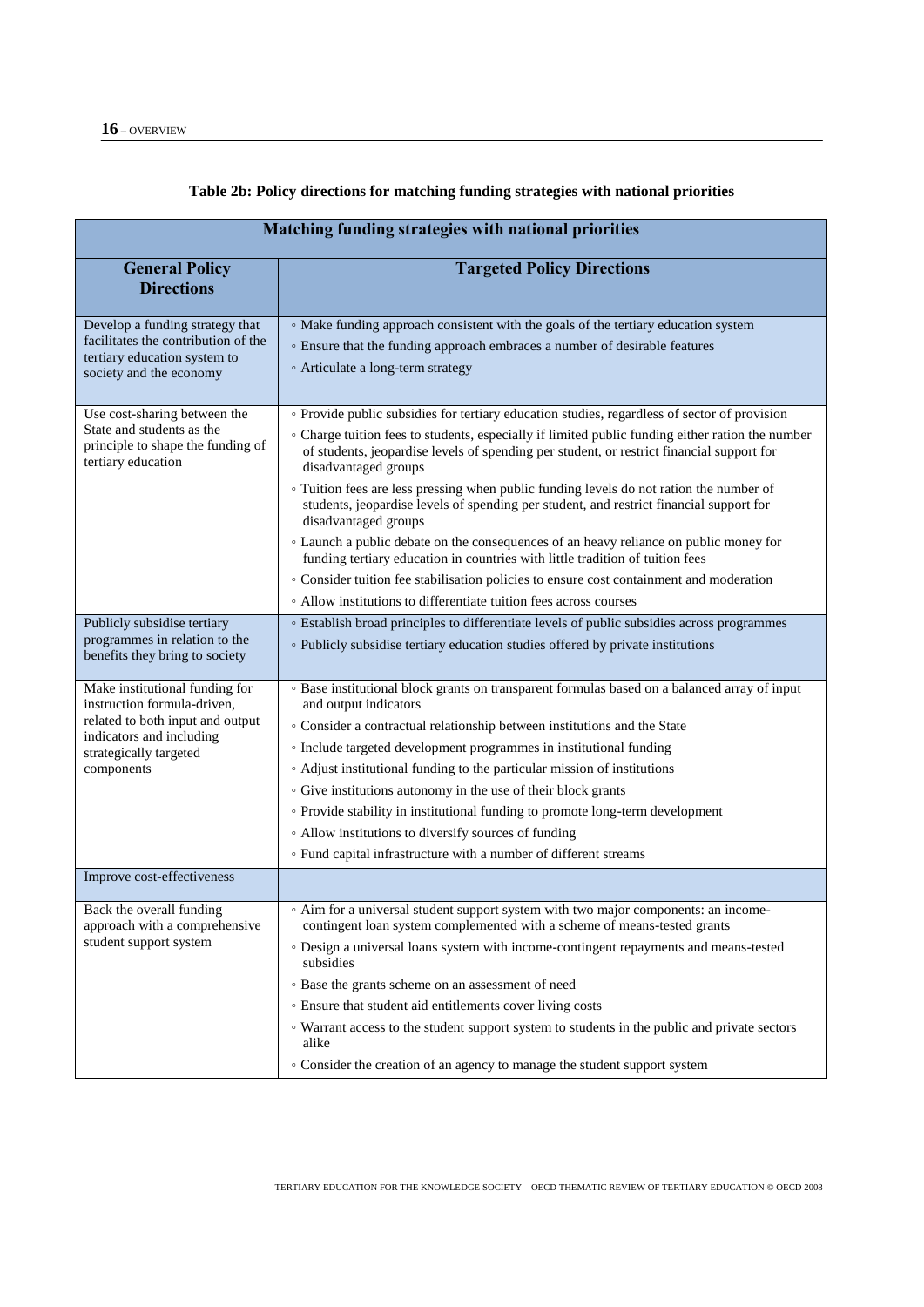# **Table 2c: Policy directions for assuring and improving quality**

| <b>Assuring and improving quality</b>                      |                                                                                                                                                                                                                                                                                                                                                                                                                                                                                                                                                                                                                   |  |
|------------------------------------------------------------|-------------------------------------------------------------------------------------------------------------------------------------------------------------------------------------------------------------------------------------------------------------------------------------------------------------------------------------------------------------------------------------------------------------------------------------------------------------------------------------------------------------------------------------------------------------------------------------------------------------------|--|
| <b>Domain</b>                                              | <b>Targeted Policy Directions</b>                                                                                                                                                                                                                                                                                                                                                                                                                                                                                                                                                                                 |  |
| Design of the quality assurance<br>framework               | · Design a quality assurance framework consistent with the goals of tertiary education<br>· Build consensus on clear goals and expectations of the quality assurance system<br>· Ensure that quality assurance serves both the improvement and accountability purposes<br>· Combine internal and external quality assurance mechanisms<br>· Build capacity and secure legitimacy<br>· Make stakeholders such as students, graduates and employers visible in the evaluation<br>procedures<br>• Increase focus on student outcomes<br>• Enhance the international comparability of the quality assurance framework |  |
| Internal evaluation                                        | · Develop a strong quality culture in the system<br>• Put more stress on internal quality assurance mechanisms<br>• Ensure that internal accountability is guided by some key principles<br>· Undertake the external validation of internal quality assurance systems                                                                                                                                                                                                                                                                                                                                             |  |
| <b>External evaluation</b>                                 | • Commit external quality assurance to an advisory role as the system gains maturity<br>•  but retain strong external components in certain contexts<br>· Implement adequate follow-up procedures and view quality assurance as a continuous<br>process<br>• Allow for selected assessments to be initiated by an external quality assurance agency<br>• Avoid direct links between assessment results and public funding decisions                                                                                                                                                                               |  |
| Methods                                                    | • Align quality assurance processes to the particular profile of TEIs<br>• Improve co-ordination between the evaluation of teaching and research<br>• Innovation<br>· Develop quality assurance expertise in new areas                                                                                                                                                                                                                                                                                                                                                                                            |  |
| Practical arrangements for the<br>quality assurance system | • Avoid fragmentation of the quality assurance organisational structure<br>• Avoid excessive costs and burdens<br>· Improve quality information base<br>· Improve information dissemination                                                                                                                                                                                                                                                                                                                                                                                                                       |  |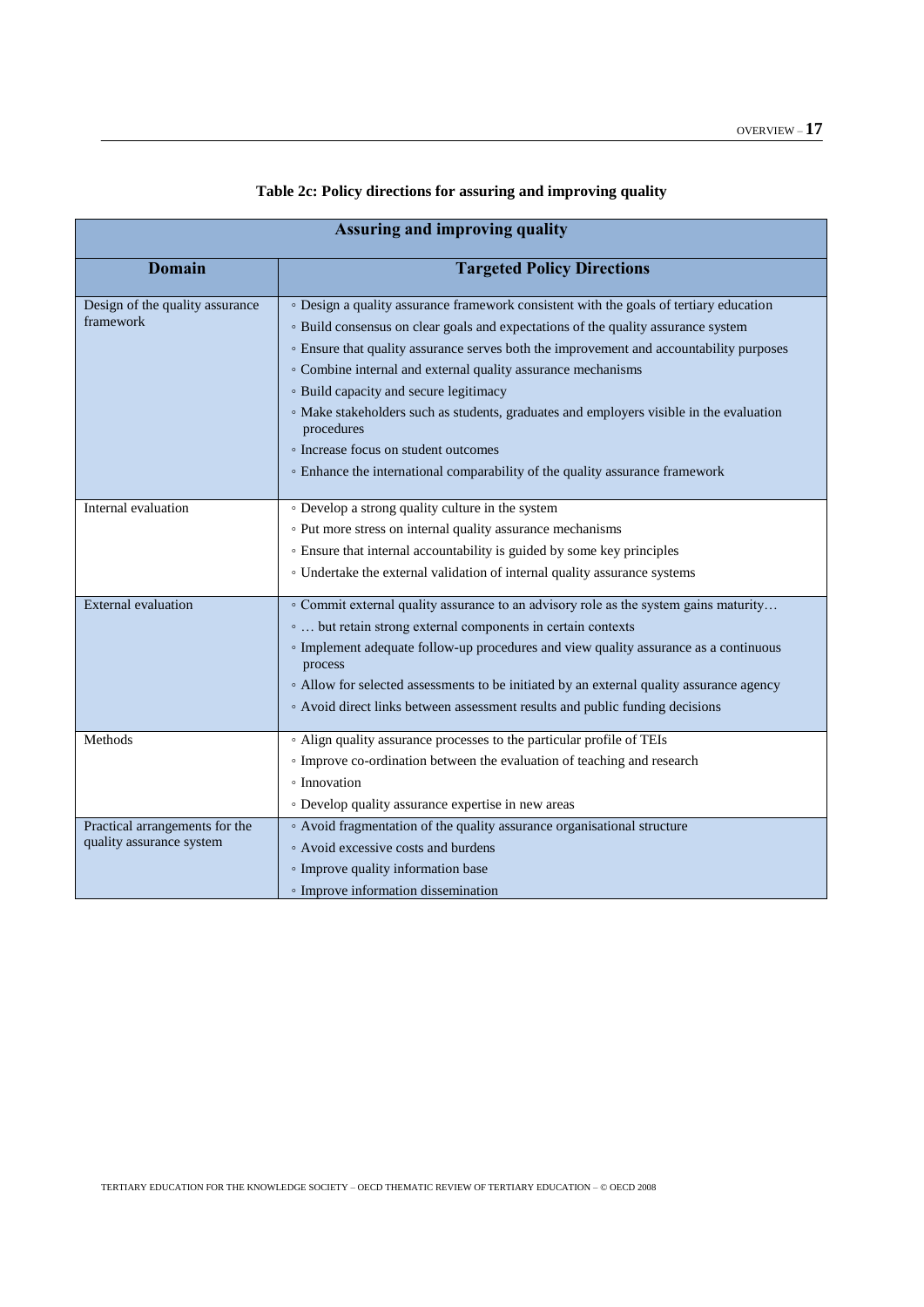#### **Table 2d: Policy direction for enhancing the role of tertiary education in research and innovation**

#### **Enhancing the role of tertiary education in research and innovation**

# **Targeted Policy Directions**

◦ Improve knowledge diffusion rather than strengthening commercialisation via stronger IPRs

- Improve and widen channels of interaction and encourage inter-institutional collaboration
- Foster mobility across the research and innovation system
- Develop policies for both international as well as intra-national mobility
- Improve research career prospects
- Monitor the supply and demand of human resources
- A variety of skills are needed for innovation
- Maintain adequate research infrastructure
- Use the tertiary education sector to foster the internationalisation of R&D
- Improve methods for priority selection
- Broaden the criteria used in research assessments
- Ensure the shift towards project-based funding is monitored and provide a mix of funding mechanisms
- Research and innovation policies require a long-term perspective
- Evaluate and co-ordinate policy instruments across the research and innovation system

#### **Table 2e: Policy directions for achieving equity**

#### **Achieving Equity**

# **Targeted Policy Directions**

- Assess extent and origin of equity issues
- Making tertiary education more equitable requires policy to intervene much earlier
- Career guidance and counselling services at the school level are instrumental in improving equity of access
- Provide opportunities for tertiary education study from any track in upper secondary school
- Strengthen the integration of planning between secondary and tertiary education systems
- Diversify the supply of tertiary education to accommodate a more diverse set of learners
- Consider alternative types of provision to account for the cultural diversity of the population
- Improve the access to tertiary education in remote areas by expanding distance learning and regional learning centres
- Diversify criteria for admission and give a say to TEIs in entrance procedures
- Consider positive discrimination policies for particular groups whose prior educational disadvantage is well identified
- Consider alternative ways of acquiring eligibility for tertiary education
- Improve transfers between different types of TEIs within tertiary education
- Provide incentives for TEIs to widen participation and provide extra support for students from disadvantaged backgrounds
- Encourage TEIs to be more responsive to the needs of adult learners
- Sustain efforts to improve gender parity at all levels of tertiary education and address gender stereotyping in subject choice
- Grant special provisions for students with disabilities
- Place more emphasis on equity of outcomes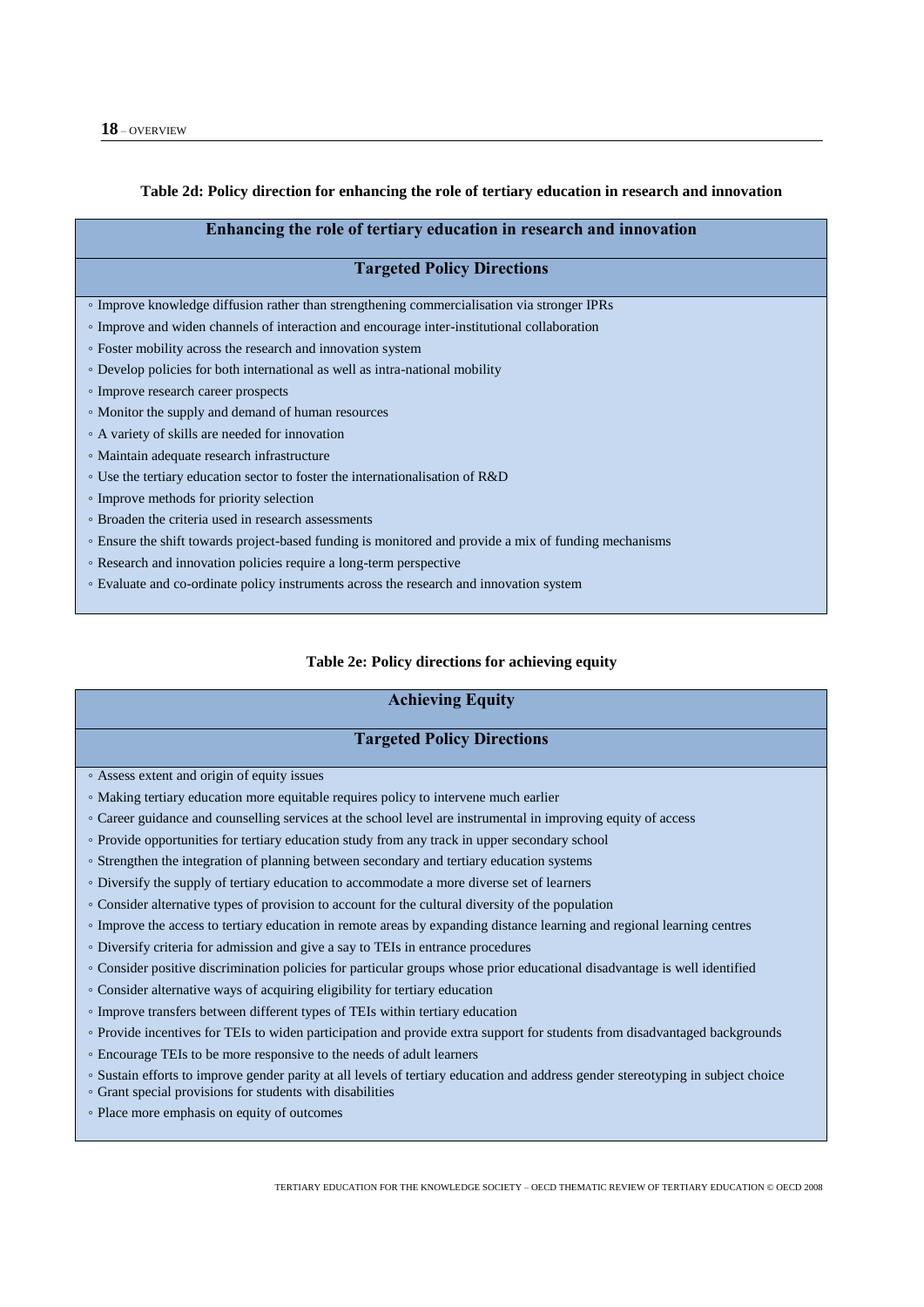#### **Table 2f: Policy directions for the academic career**

#### **Academic career: adapting to change**

# **Targeted Policy Directions**

- Give institutions ample autonomy over the management of human resources
- Manage the academic career in a flexible manner
- Reconcile academic freedom with institutions" contributions to society
- Enhance the attractiveness of the academic career
- Improve the entrance conditions of young academics
- Strengthen management processes and leadership
- Evaluate and reward the accomplishments of academics
- Integrate professional development throughout the career
- Develop mechanisms to support the work of academics
- Enhance the capacity for collaboration and encourage mobility
- Provide more flexible employment conditions for senior academics

#### **Table 2g: Policy directions for strengthening ties with the labour market**

### **Strengthening ties with the labour market**

# **Targeted Policy Directions**

- Coordinate labour market and education policies
- Improve data and analysis about graduate labour market outcomes
- Strengthen career services at secondary and tertiary educational levels
- Reinforce the capacity of institutions to respond to labour demand
- Enhance provision with a labour market orientation
- Include labour market perspectives and actors in policy development and institutional governance
- Encourage tertiary education institutions to play a greater role in lifelong learning
- Explore the potential of a National Qualifications Framework